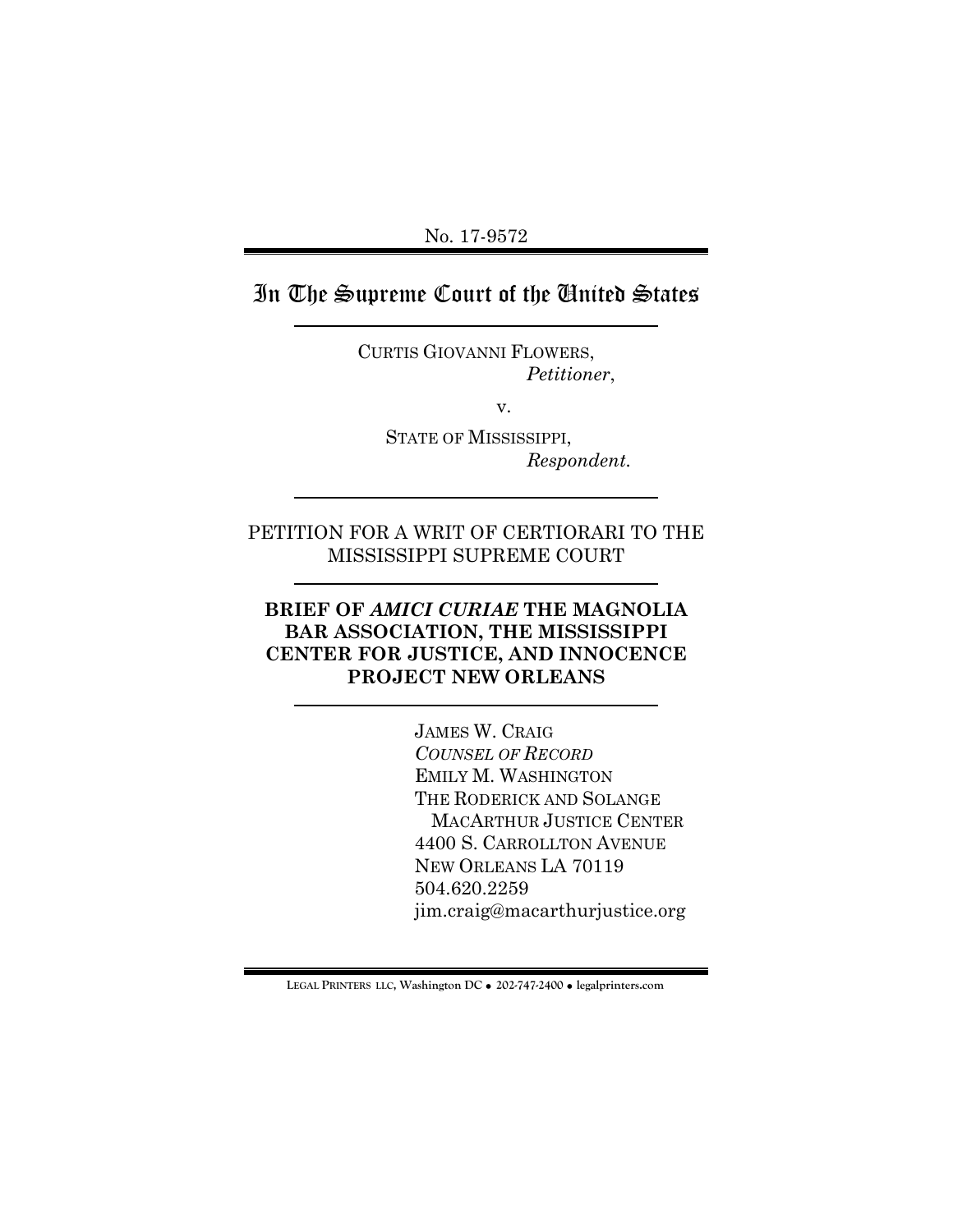# **TABLE OF CONTENTS**

| INTEREST OF AMICI CURIAE 1                                                                                                                                                                        |
|---------------------------------------------------------------------------------------------------------------------------------------------------------------------------------------------------|
|                                                                                                                                                                                                   |
|                                                                                                                                                                                                   |
| The Meager Case Against Flowers Should Have<br>L.<br>Invited Intense Scrutiny From the Jury3                                                                                                      |
| A. The Evidence That Flowers Committed the<br>Murders Was Questionable 4                                                                                                                          |
| B. The Motive and Methods Ascribed to Flowers                                                                                                                                                     |
| C. Evidence Pointing to Other Suspects Raises<br>Reasonable Doubt of Flowers' Guilt11                                                                                                             |
| II. Racial Division Isolates Black from White<br>Citizens on the Tardy Furniture Murders13                                                                                                        |
| A. Winona's History of Racial Conflict13                                                                                                                                                          |
| <b>B.</b> The District Attorney Customarily Practices<br>Race Discrimination in Jury Selection18                                                                                                  |
| C. Racial Tactics Were Used to Influence the                                                                                                                                                      |
| <b>III.The Exclusion of Black Citizens From Flowers'</b><br>Juries Diminishes Confidence in The Verdicts<br>and Raises an Unacceptable Risk That an<br>Innocent Man Has Been Convicted of Capital |
|                                                                                                                                                                                                   |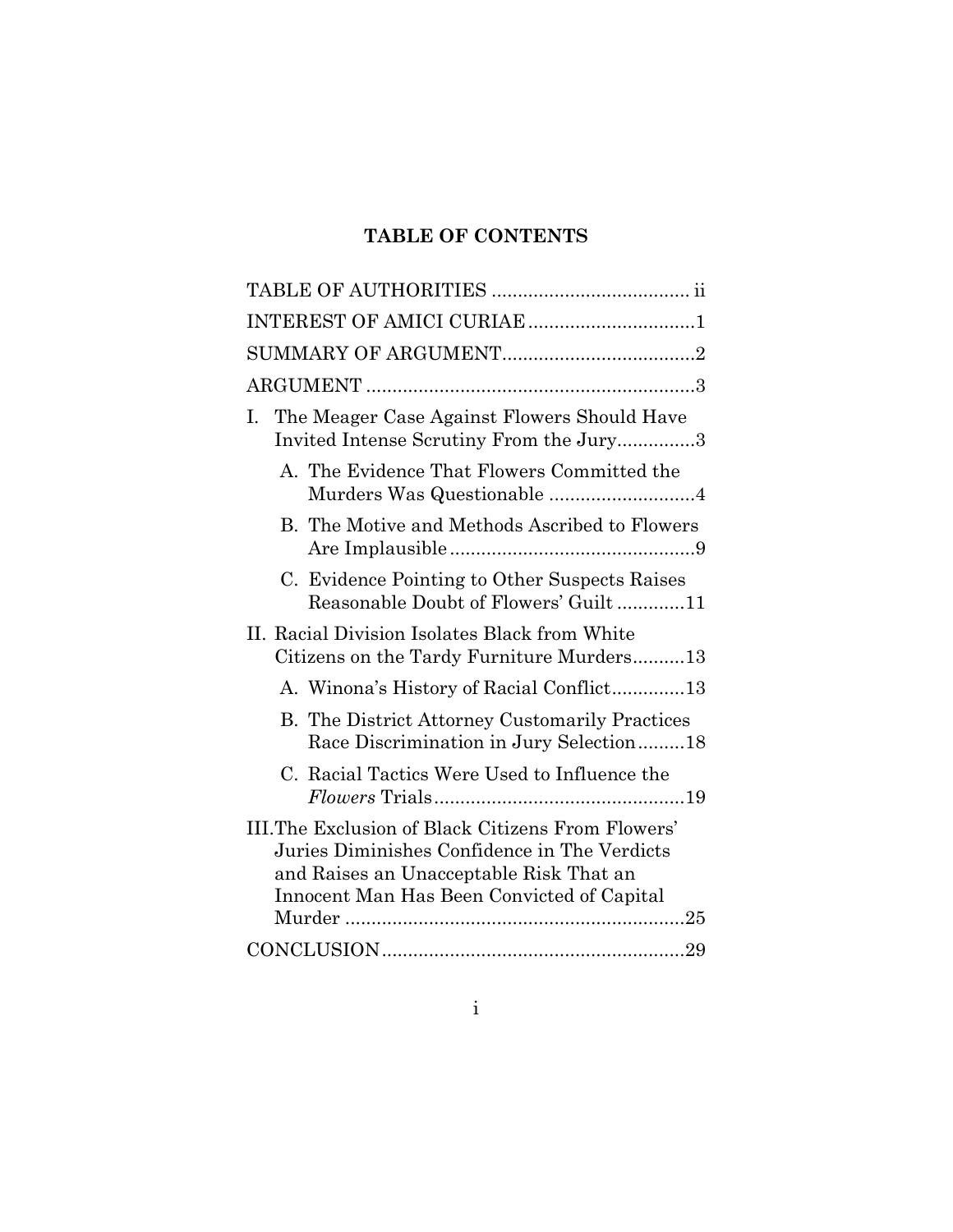# **TABLE OF AUTHORITIES**

 **Page(s)**

# **Cases**

| Batson v. Kentucky, 476 U.S. 79 (1986)20, 25           |
|--------------------------------------------------------|
| Carter v. Jury Comm'n of Greene County, 396 U.S.       |
| <i>Flowers v. State,</i> 158 So.3d 1009 (Miss.         |
| <i>Flowers v. State, 947 So.2d 910 (Miss. 2007) 21</i> |
| <i>Flowers v. State, 773 So.2d 309 (Miss. 2000)</i> 7  |
| J.E.B. v. Alabama ex rel. T.B., 511 U.S. 127           |
|                                                        |
| Perry v. New Hampshire, 565 U.S. 228 (2012)4           |
|                                                        |
| Powers v. Ohio, 499 U.S. 400 (1991)25, 26              |
| Taylor v. Louisiana, 419 U.S. 522 (1975)25, 29         |
|                                                        |

# **Constitutional Provisions**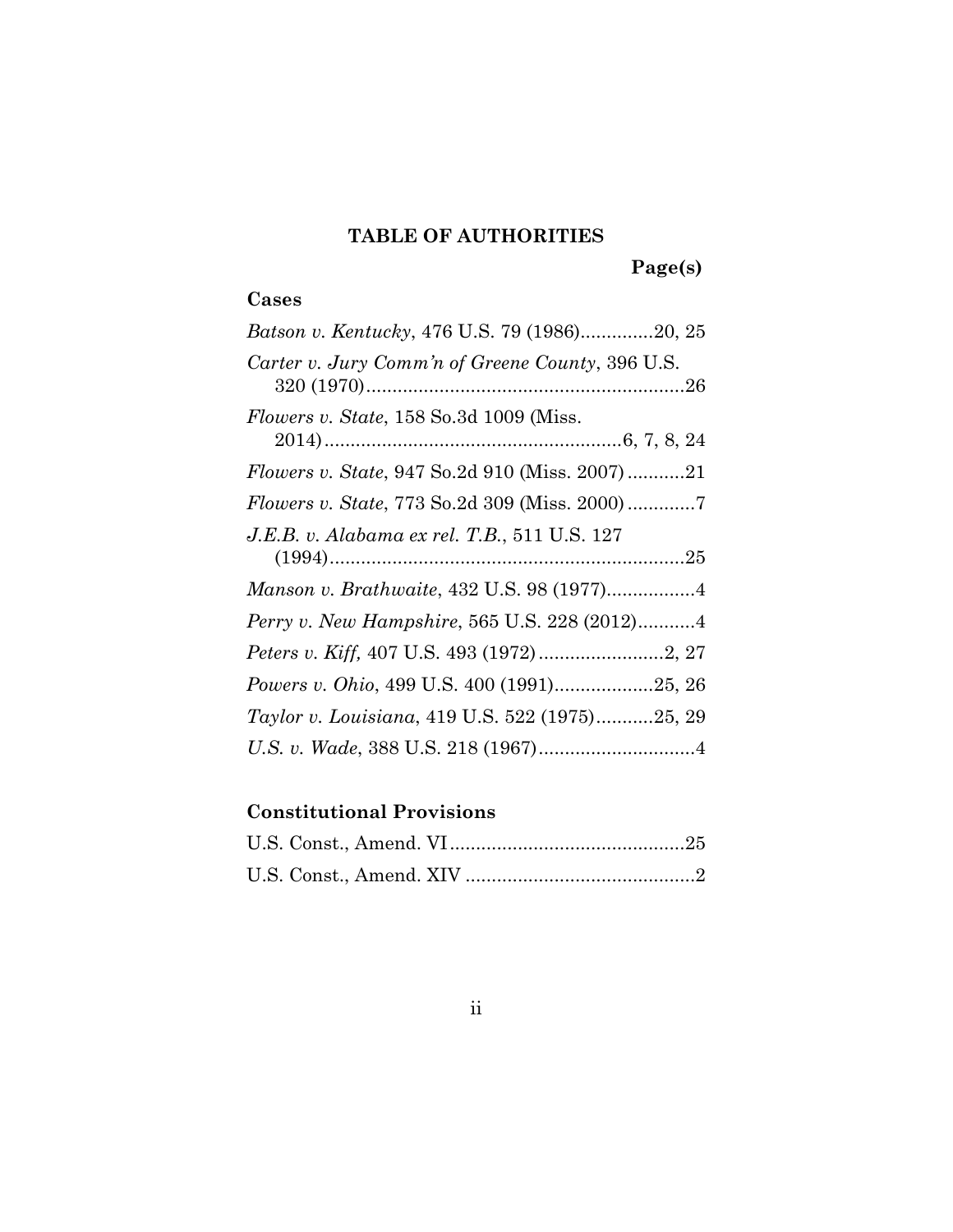# **Other Authorities**

| Alan Bean, "Civil Rights tremors rumble through<br>Montgomery County," Friends of Justice Blog,<br>https://friendsofjustice.blog/2009/08/21/civil-<br>rights-tremors-rumble-through-montgomery-<br>county/ (last viewed July 18, 2018)13                                                                   |
|------------------------------------------------------------------------------------------------------------------------------------------------------------------------------------------------------------------------------------------------------------------------------------------------------------|
| Alan Bean, "Mississippi Smoldering," Friends of<br>Justice (Jan. 4, 2010), https://friendsofjustice.<br>blog/2010/01/04/mississippi-smoldering/ (last                                                                                                                                                      |
| Arielle Dreher and Donna Ladd, "UPDATED: State<br>Rep. Karl Oliver Calls for Lynching Over Statues,<br>Later Apologizes," Jackson Free Press (May 21,<br>2017), http://www.jacksonfreepress.com/news/<br>2017/may/21/report-mississippi-rep-karl-oliver-<br>calls-lynching-/ (last viewed July 18, 2018)17 |
| "The Causes of Wrongful Convictions," The<br>Innocence Project, https://www.innocenceproject<br>.org/causes-wrongful-conviction./ (last viewed)                                                                                                                                                            |
| Curtis Gilbert, The Other Suspects: Who Law<br>Enforcement Did and Didn't Investigate in the<br>Tardy Furniture Murders, AMERICAN PUBLIC<br>MEDIA (June 26, 2018) https://www.apmreports.<br>org/story/2018/06/26/other-suspects-tardy-<br>furniture-murders (last viewed July 16, 2018)12                 |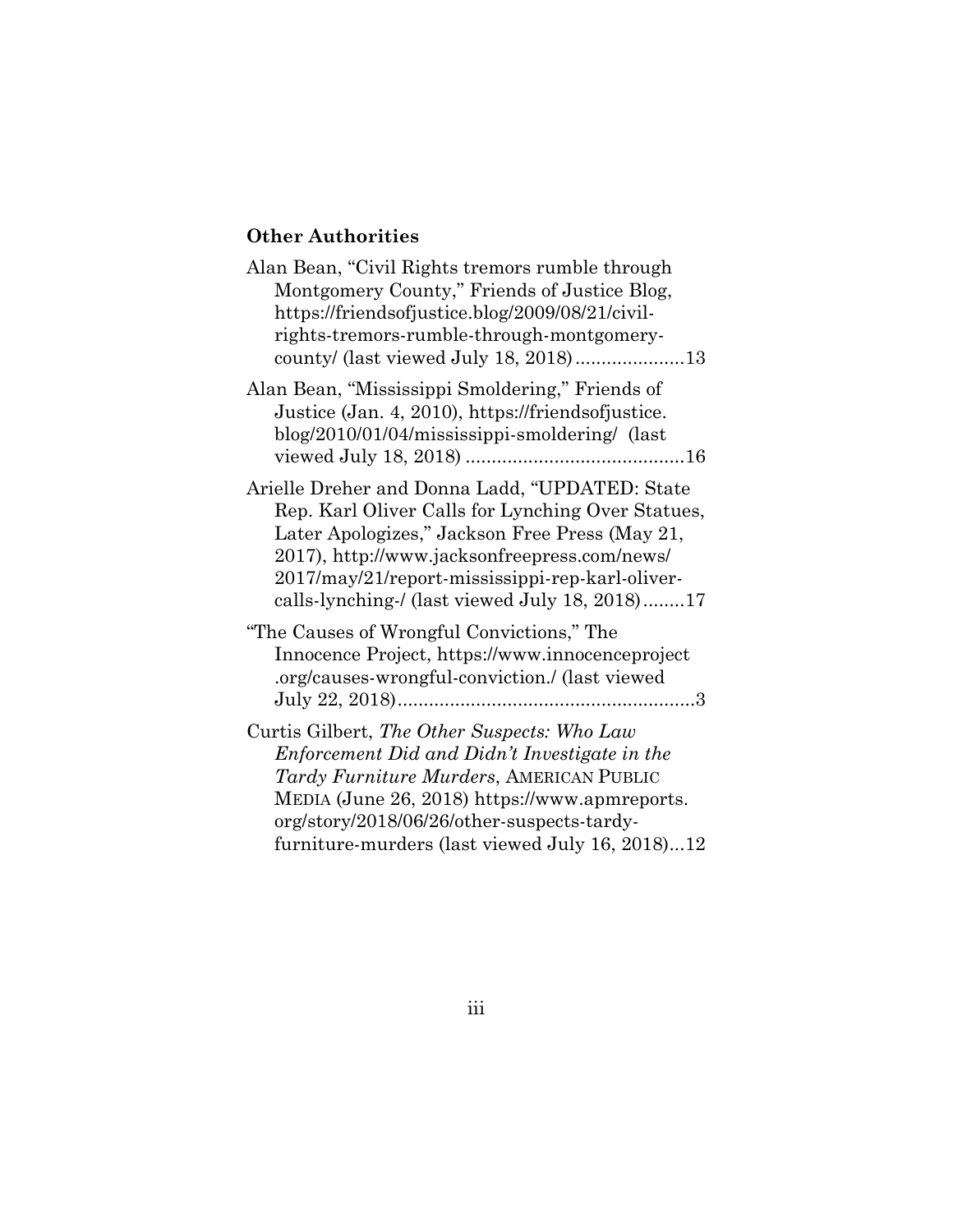| David Graham, "The White Supremacist Group That<br>Inspired a Racist Manifesto," The Atlantic (June<br>22, 2015), https://www.theatlantic.com/politics<br>/archive/2015/06/council-of-conservative-citizens-<br>dylann-roof/396467/ (last viewed June 18, |
|-----------------------------------------------------------------------------------------------------------------------------------------------------------------------------------------------------------------------------------------------------------|
| Donna Ladd, "From Terrorists to Politicians, the<br>Council of Concerned Citizens Has a Wide<br>Reach," Jackson Free Press (June 22, 2015),<br>http://www.jacksonfreepress.com/news/2015/jun/2<br>2/terrorists-politicians-council-conservative-citize/   |
| Emanuella Grinberg, "One crime, six trials and a 30-<br>minute guilty verdict," CNN (June 18, 2010),<br>http://www.cnn.com/2010/CRIME/06/18/mississip<br>pi.curtis.flowers/index.html (last viewed July 18,                                               |
| Extremist Files, Council of Conservative Citizens,<br>Southern Poverty Law Center,<br>https://www.splcenter.org/fighting-<br>hate/extremist-files/group/council-conservative-<br>citizens (last viewed July 18, 2018) 16                                  |
| Henry F. Fradella, Why Judges Should Admit Expert<br>Testimony on the Unreliability of Eyewitness<br><i>Testimony</i> , FED. CTS. L. REV., June 20064                                                                                                     |
| Hoffman, L.R. & Maier, N.R.F. (1961). Quality and<br>acceptance of problem solutions by members of<br>homogenous and heterogeneous groups. Journal<br>of Abnormal and Social Psychology 27                                                                |
| http://billstatus.ls.state.ms.us/documents/2009/pdf/H                                                                                                                                                                                                     |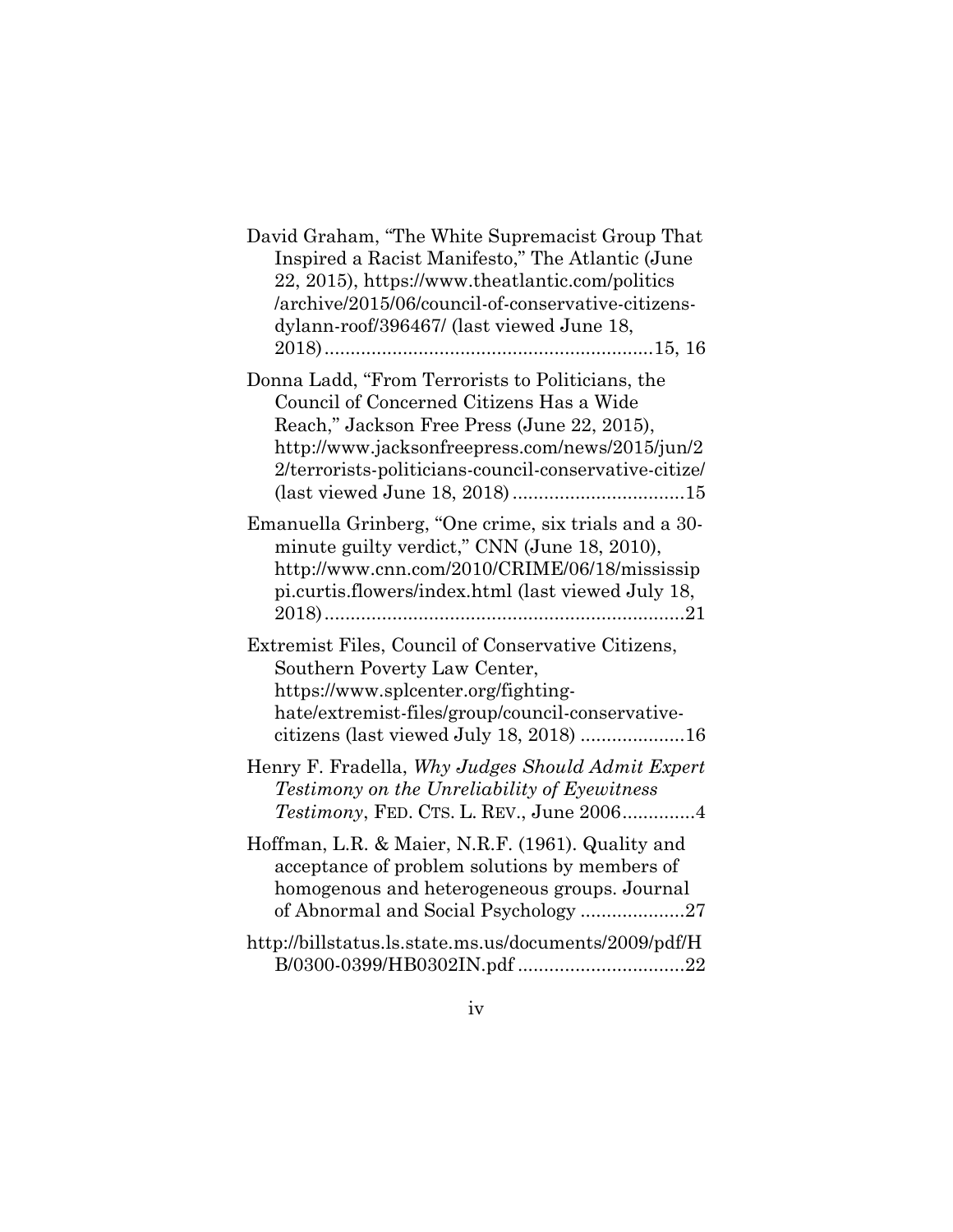| http://billstatus.ls.state.ms.us/documents/2009/pdf/S                                                                                                  |
|--------------------------------------------------------------------------------------------------------------------------------------------------------|
| https://www.bevfitchett.us/gunshot-wounds/the-<br>forensic-aspects-of-ballistics-1.html (last reviewed                                                 |
| https://www.indexmundi.com/facts/united-<br>states/quick-facts/mississippi/white-population-                                                           |
| In the Dark: The Confessions, AMERICAN PUBLIC<br>MEDIA (May 15, 2018), https://www.apmreports.<br>org/story/2018/05/15/in-the-dark-s2e4 (last          |
| In the Dark, The D.A., AMERICAN PUBLIC MEDIA,<br>https://www.apmreports.org/story/2018/06/12<br>/in-the-dark-s2e8 (last viewed July 24,                |
| In the Dark: Discovery, AMERICAN PUBLIC MEDIA<br>(May 1, 2018), https://www.apmreports.org/<br>story/2018/05/01/in-the-dark-s2e10 (last viewed         |
| In the Dark: Privilege, AMERICAN PUBLIC MEDIA<br>(May 22, 2018), https://www.apmreports.org/<br>story/2018/05/22/in-the-dark-s2e5 (last reviewed       |
| In the Dark: Punishment, AMERICAN PUBLIC MEDIA<br>(May 29, 2018), https://www.apmreports.org/story<br>/2018/05/29/in-the-dark-s2e6 (last reviewed July |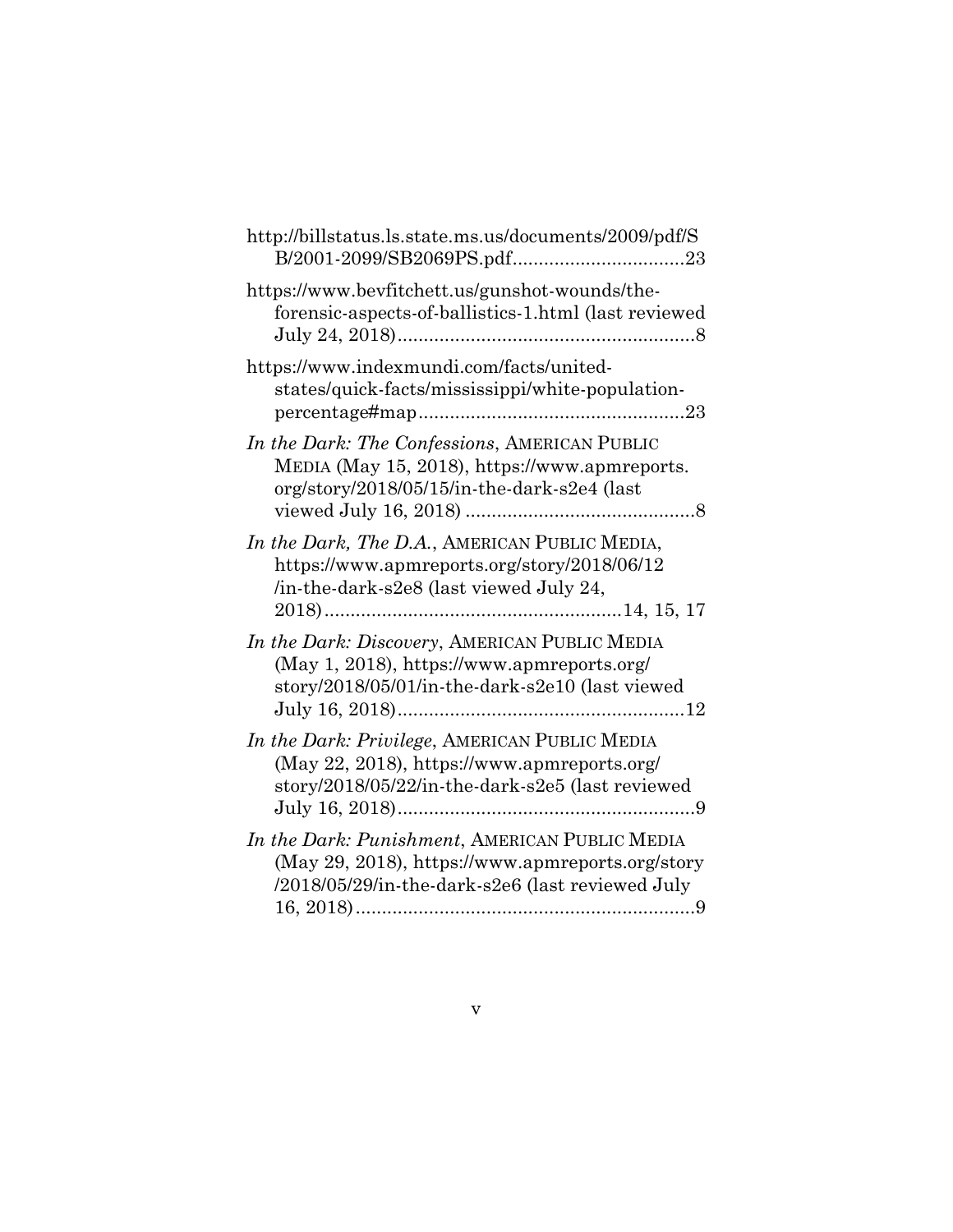| In The Dark: S2 E7: The Trials of Curtis Flowers,<br>When the Jury Wasn't Nearly All White,<br>American Public Media,<br>https://www.apmreports.org/story/2018/06/05/in-<br>the-dark-s2e7 (last visited July 23, 2018) 24                                                                      |
|------------------------------------------------------------------------------------------------------------------------------------------------------------------------------------------------------------------------------------------------------------------------------------------------|
| In the Dark: The Route, AMERICAN PUBLIC MEDIA<br>(May 1, 2018), https://www.apmreports.org/<br>story/2018/05/01/in-the-dark-s2e2) (last viewed                                                                                                                                                 |
| Incident Summary - Mississippi (January 1965),<br><b>Student Nonviolent Coordinating Committee,</b><br>from Lucile Montgomery Papers, 1963-1967;<br>Freedom Summer Digital Collection at the<br>University of Wisconsin, http://content.<br>wisconsinhistory.org/cdm/ref/collection/p15932coll |
| Jerry Mitchell, "Report: Mississippi DA Struck Black<br>Jurors at 4½ Times Greater Rate," Clarion-<br>Ledger (June 12, 2018, 11:00 AM),<br>https://www.clarionledger.com/story/news/2018/0<br>6/12/does-da-curtis-flowers-case-seek-strike-<br>black-potential-jurors/692156002/ (last viewed  |
| Lacey McLaughlin, "Majority White Jury in Flowers<br>Trial," Jackson Free Press (June 11, 2010),<br>http://www.jacksonfreepress.com/news/2010/jun/1<br>1/majority-white-jury-in-flowers-trial/ (last                                                                                           |
| Lauren S. Blakey et al., Fate and Behavior of<br>Gunshot Residue – A Review, J. OF FORENSIC SCI.,                                                                                                                                                                                              |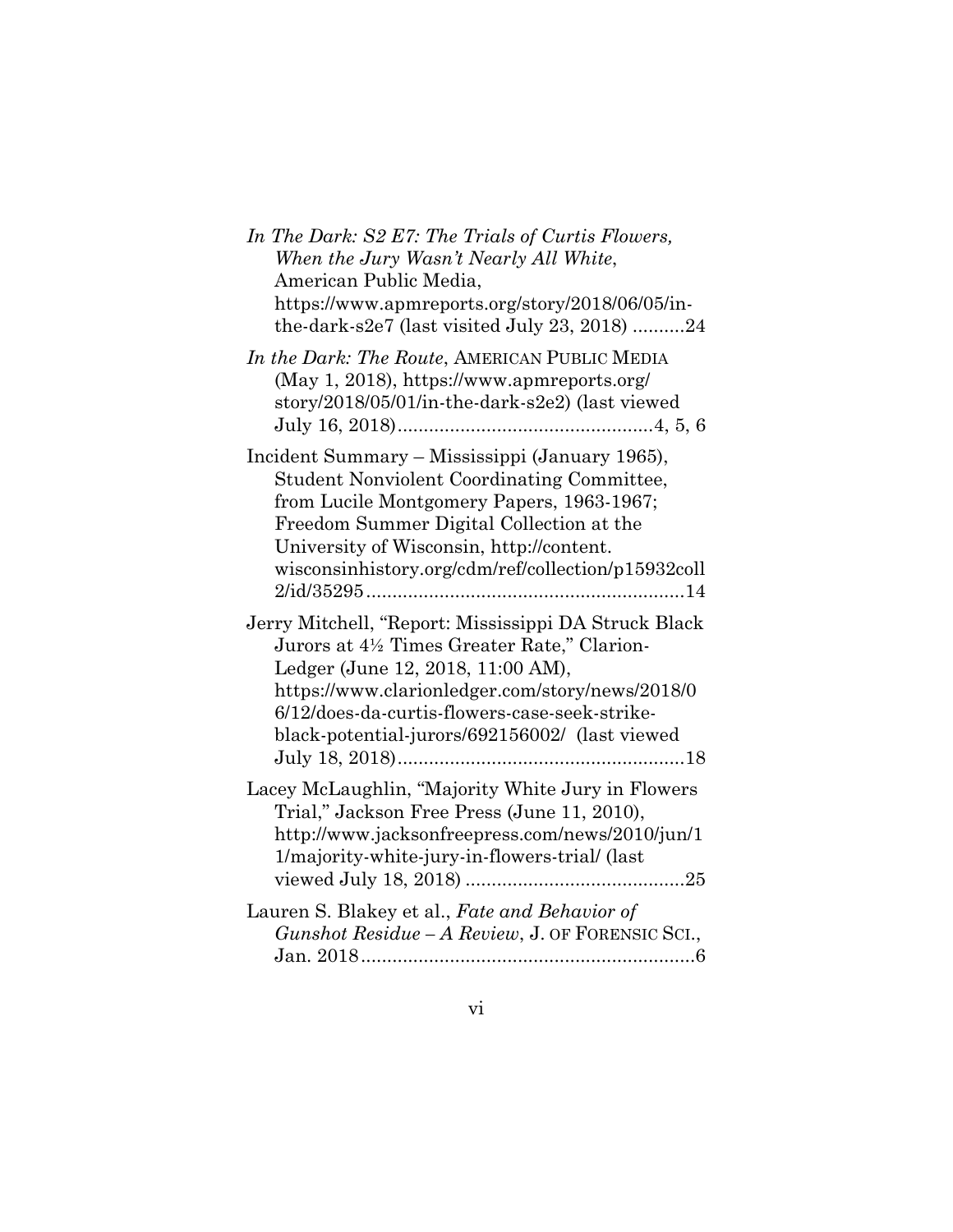| Letter of Bruce Hartford (1967), Civil Rights<br>Movement Veterans Collection, Tougaloo College,<br>at http://www.crmvet.org/docs/6700_grenada_ltr                                                                                                                                                                                          |
|---------------------------------------------------------------------------------------------------------------------------------------------------------------------------------------------------------------------------------------------------------------------------------------------------------------------------------------------|
| MFDP Lauderdale County--WATS (Telephone)<br>Reports, January 1965 (Mississippi Freedom<br>Democratic Party. Lauderdale County (Miss.)<br>records, 1964-1966, Freedom Summer Digital<br>Collection at the University of Wisconsin,<br>http://content.wisconsinhistory.org/cdm/ref/collect<br>ion/p15932coll2/id/56477 (Last reviewed January |
| Monica Land, "Mistrial in Flowers Case," Granada<br>Star (Oct. 1, 2008),<br>https://www.grenadastar.com/2008/10/01/mistrial<br>-in-flowers-case/ (last viewed July 24, 2018)24                                                                                                                                                              |
| Morning Edition: 'In the Dark' Examines Death Row<br>Case of Curtis Flowers (National Public Radio<br>broadcast June 19, 2018),<br>https://www.npr.org/2018/06/19/621269610/in-<br>the-dark-examines-death-row-case-of-curtis-                                                                                                              |
| Nemeth, C.J. (1995). Dissent as driving cognition,<br>attitudes, and judgements. Social Cognition27                                                                                                                                                                                                                                         |
| Organizational Structure, American Public Media,<br>https://www.americanpublicmedia.org/about/org-<br>structure/ (last viewed July 16, 2018)5                                                                                                                                                                                               |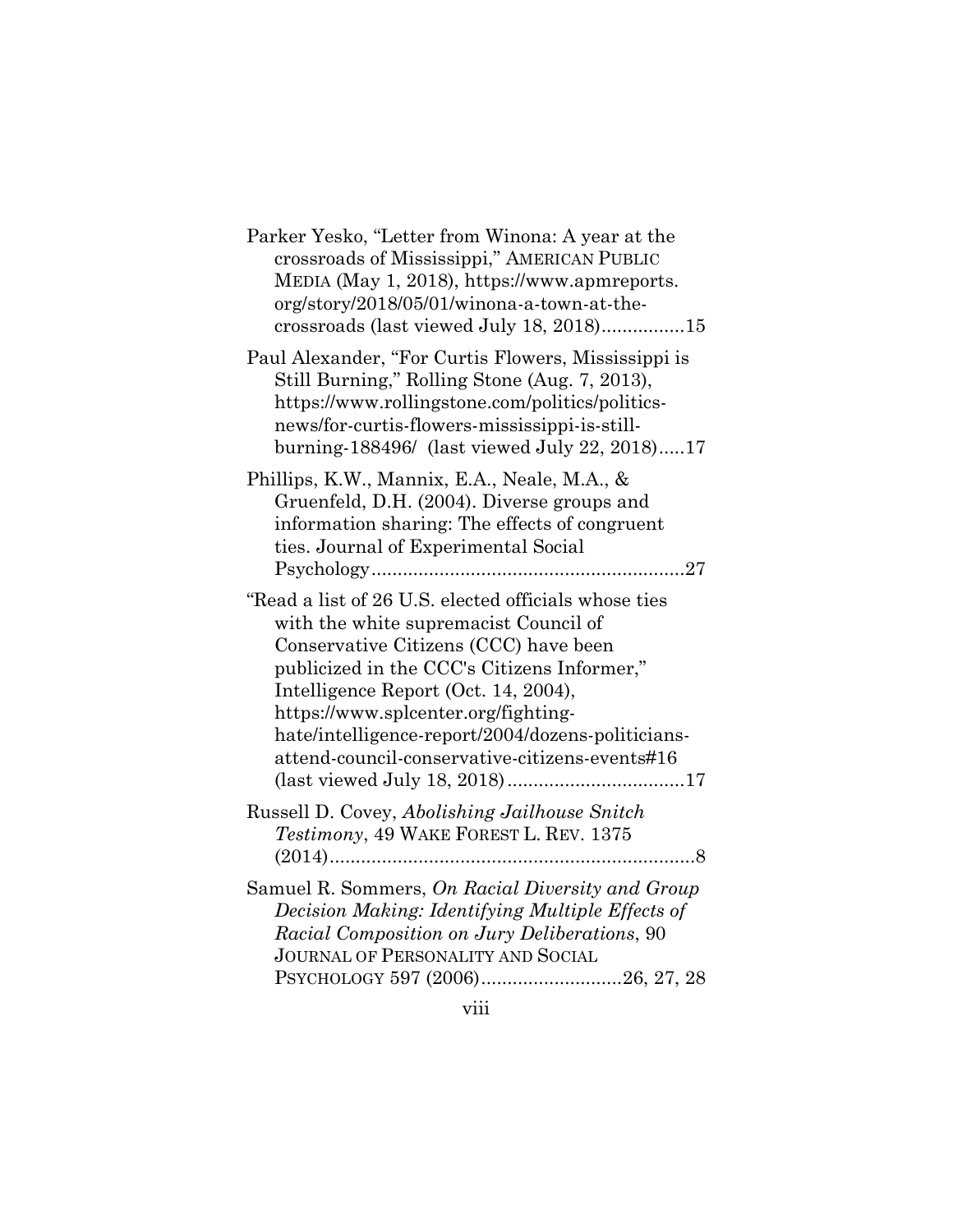| Say It Plain Series, "Fannie Lou Hamer, Testimony<br>Before the Credentials Committee, Democratic<br>National Convention Atlantic City, New Jersey,<br>August 22, 1964," AMERICAN PUBLIC MEDIA,<br>http://americanradioworks.publicradio.org/featur<br>es/sayitplain/flhamer.html (last viewed July 18, |
|---------------------------------------------------------------------------------------------------------------------------------------------------------------------------------------------------------------------------------------------------------------------------------------------------------|
| Southern Poverty Law Center, Council of<br>Conservative Citizens, https://www.splcenter.<br>org/fighting-hate/extremist-files/group/council-<br>conservative-citizens (last viewed June 18,                                                                                                             |
| Tom Mangold, "A Small Town in Mississippi,"<br>Crossing Continents, BBC Radio 4 (Nov. 26,<br>2009), https://www.bbc.co.uk/programmes<br>/b00nyxvt (last viewed July 18, 2018)16, 19                                                                                                                     |
| Tom Scarbrough, Miss. State Sovereignty Comm'n,<br>"Winona – Montgomery County," (Feb. 23, 1962),<br>http://www.mdah.ms.gov/arrec/digital_archives/so<br>vcom/result.php?image=images/png/cd04/027513.<br>png&otherstuff=2 65 0 83 1 1 1 27006 (last                                                    |
| Triandis, H.C., Hall, E.R., & Ewen, R.B. (1965).<br>Member heterogeneity and dydadic creativity.                                                                                                                                                                                                        |
| WAPT, "Judge Declares Another Mistrial for<br>Flowers,"<br>http://www.msnewsnow.com/story/9109233/judge-<br>declares-another-mistrial-for-flowers (last viewed                                                                                                                                          |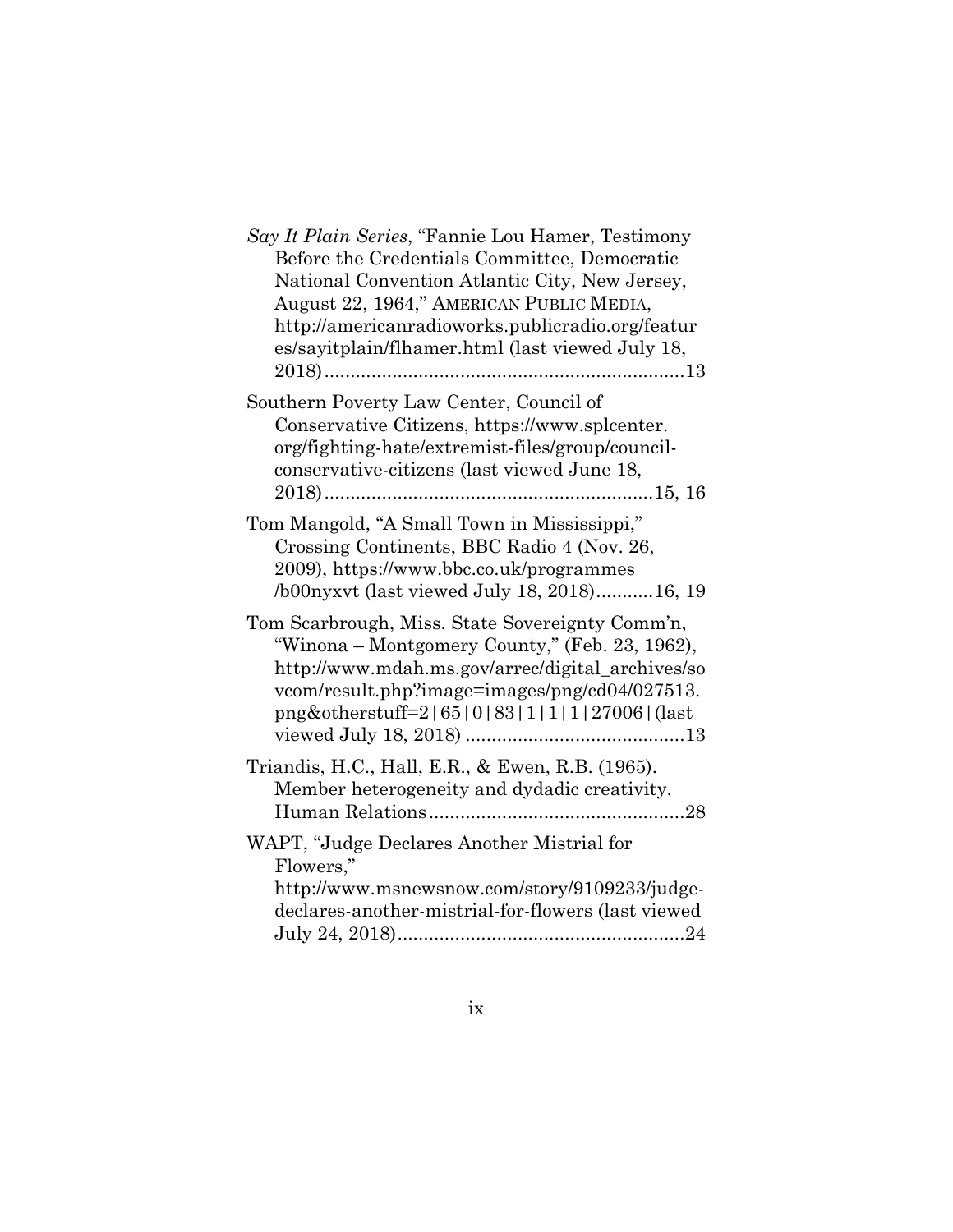| Ward Schaefer, "Minister Blasts Mississippi       |
|---------------------------------------------------|
| Senator's Connections," Jackson Free Press"       |
| (July 10, 2009), http://www.jacksonfreepress.com/ |
| news/2009/jul/10/minister-blasts-mississippi-     |
| senators-connections/ (last viewed July 18,       |
|                                                   |
| Will Craft, "Mississippi D.A. Has Long History of |
| Striking Many Blacks From Juries," APM            |
| Reports (June 12, 2018),                          |
| https://features.apmreports.org/in-the-           |
| dark/mississippi-district-attorney-striking-      |
| blacks-from-juries/ (last reviewed July           |
|                                                   |
|                                                   |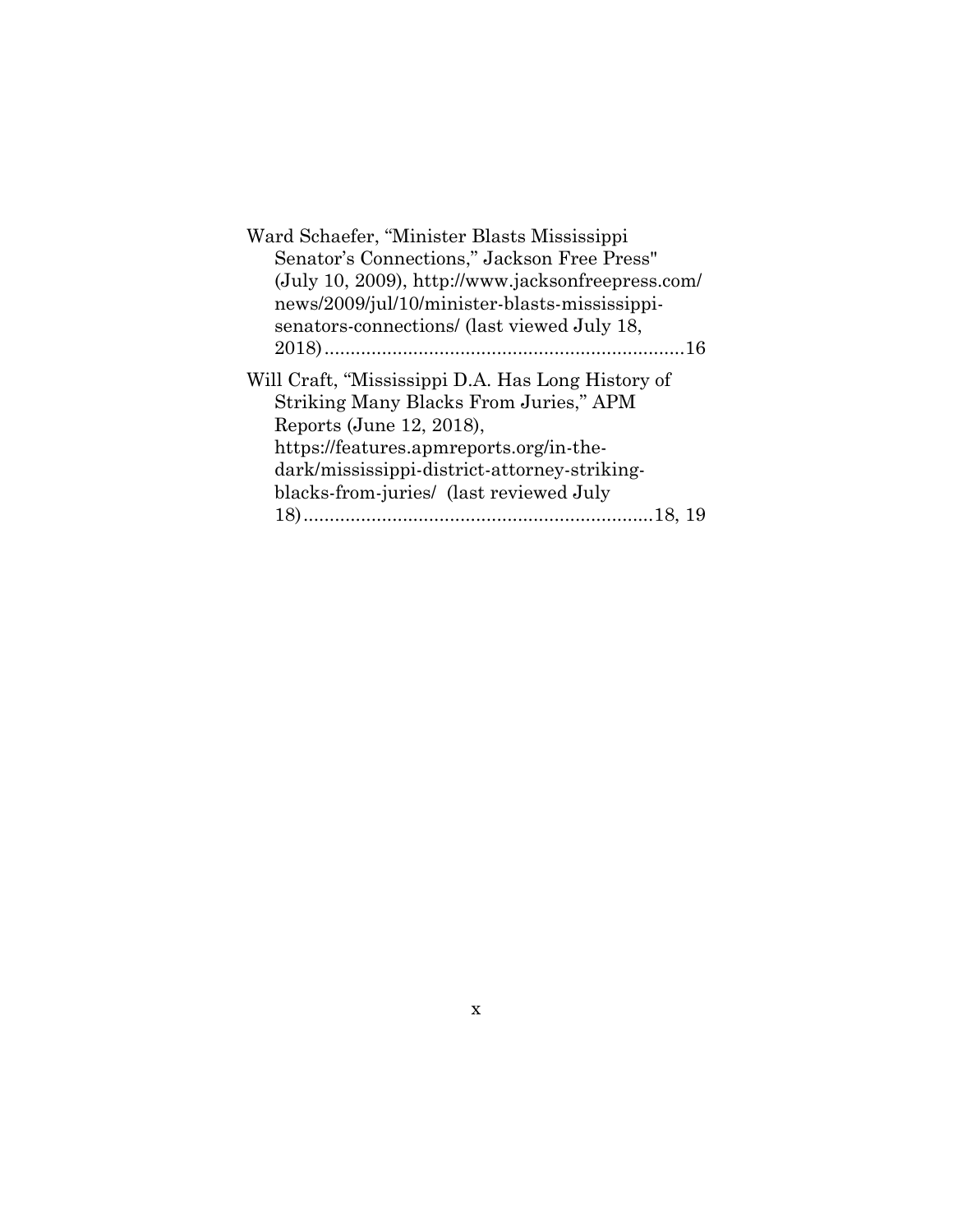## **BRIEF OF** *AMICI CURIAE* **IN SUPPORT OF PETITION FOR CERTIORARI**

*Amici curiae* the Magnolia Bar Association, the Mississippi Center for Justice, and Innocence Project New Orleans respectfully submit this brief supporting the Petition for Writ of Certiorari filed by Curtis Flowers. **[1](#page-11-0)**

### **INTEREST OF** *AMICI CURIAE*

**The Magnolia Bar Association**, organized in 1955 to address the demand of Blacks for first class citizenship in Mississippi, has over one hundred members. The Magnolia Bar is dedicated to empowering Black Mississippians to participate in the judicial system as lawyers, judges, and, in particular in this case, criminal trial jurors.

**The Mississippi Center for Justice (MCJ)**, a non-profit law firm committed to advancing racial and economic justice, advocates for low-income Mississippians and communities of color.

**Innocence Project New Orleans (IPNO)**, a non-profit law firm and founding member of the Innocence Project Network, has freed and/or exonerated 32 innocent prisoners in Louisiana and

<span id="page-11-0"></span> <sup>1</sup> Pursuant to Rule 37.2(a), *amici* have received written consent to the filing of this brief from all parties. No counsel for a party authored this brief in whole or in part, and no counsel for a party (nor a party itself) made a monetary contribution intended to fund the preparation or submission of this brief. No person other than *amici* or its counsel made a monetary contribution to its preparation or submission.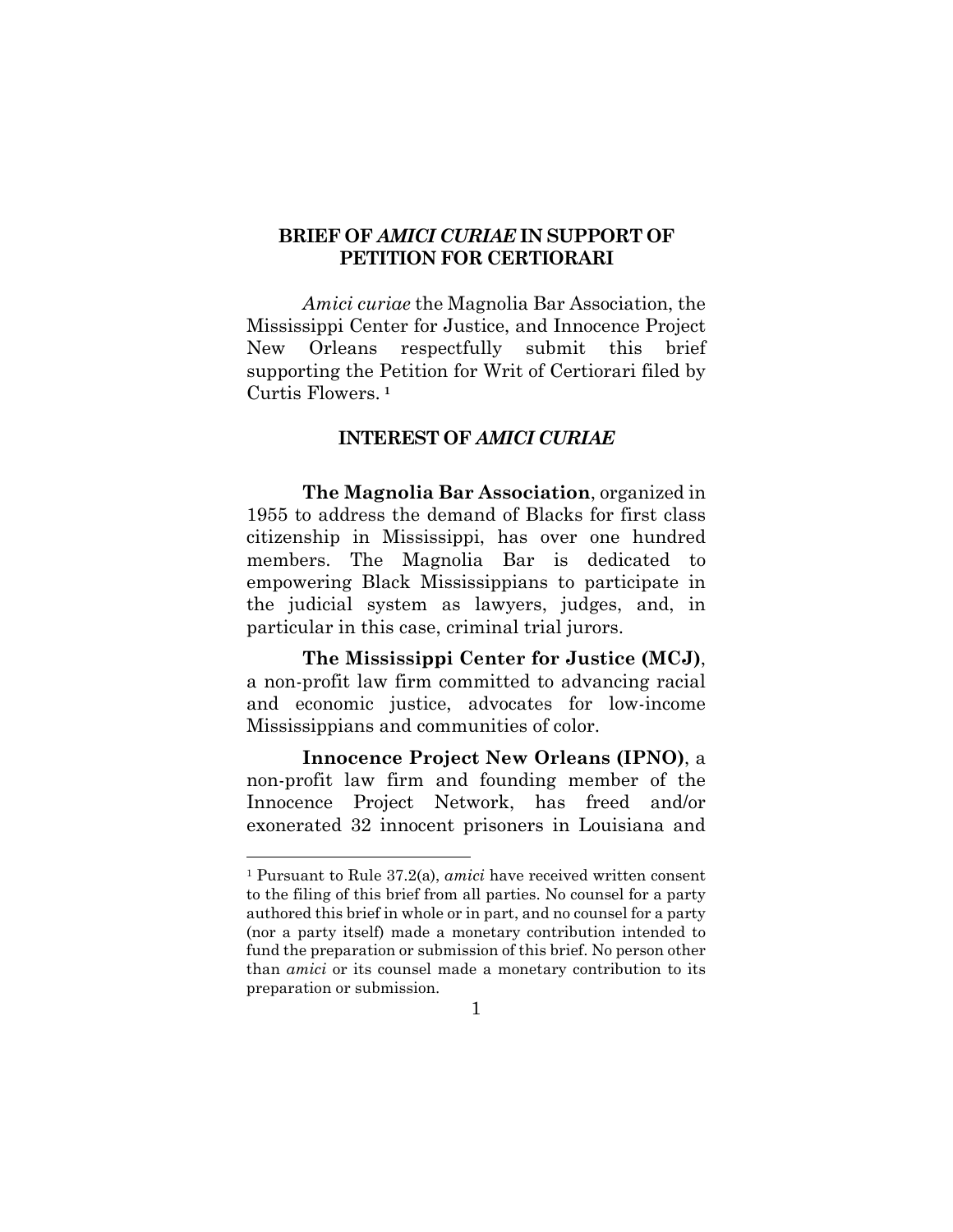Mississippi. Five of the six Mississippi exonerees are Black. The National Registry of Exonerations reports fifteen out of eighteen Mississippi exonerees are Black.

*Amici* support full participation of citizens of color in criminal trial juries in Mississippi, and share an interest in preventing wrongful convictions of innocent men of color by juries from which citizens of color have been excluded. They therefore have an important perspective to offer the Court.

### **SUMMARY OF ARGUMENT**

The Fourteenth Amendment's equal protection guarantee forbids racial discrimination barring minorities from jury service. Such discrimination not only violates the rights of prospective jurors and criminal defendants, but also "deprives the jury of a perspective on human events that may have unsuspected importance in any case that may be presented."[2](#page-12-0)

The prosecution of Curtis Flowers demonstrates these evils. The state's case was built on faulty eyewitnesses, improper forensics, and false confessions from untruthful informants – known causes of wrongful convictions.[3](#page-12-1) Flowers' prosecution further divided an area long torn by racial conflict,<sup>[4](#page-12-2)</sup> and the racial composition of the six trial juries correlates with each jury's decision.[5](#page-12-3)

<span id="page-12-0"></span> <sup>2</sup> *Peters v. Kiff,* 407 U.S. 493, 503–04 (1972).

<span id="page-12-1"></span><sup>&</sup>lt;sup>3</sup> Section I.<br><sup>4</sup> Section II.A.

<span id="page-12-3"></span><span id="page-12-2"></span><sup>&</sup>lt;sup>5</sup> Section II.C.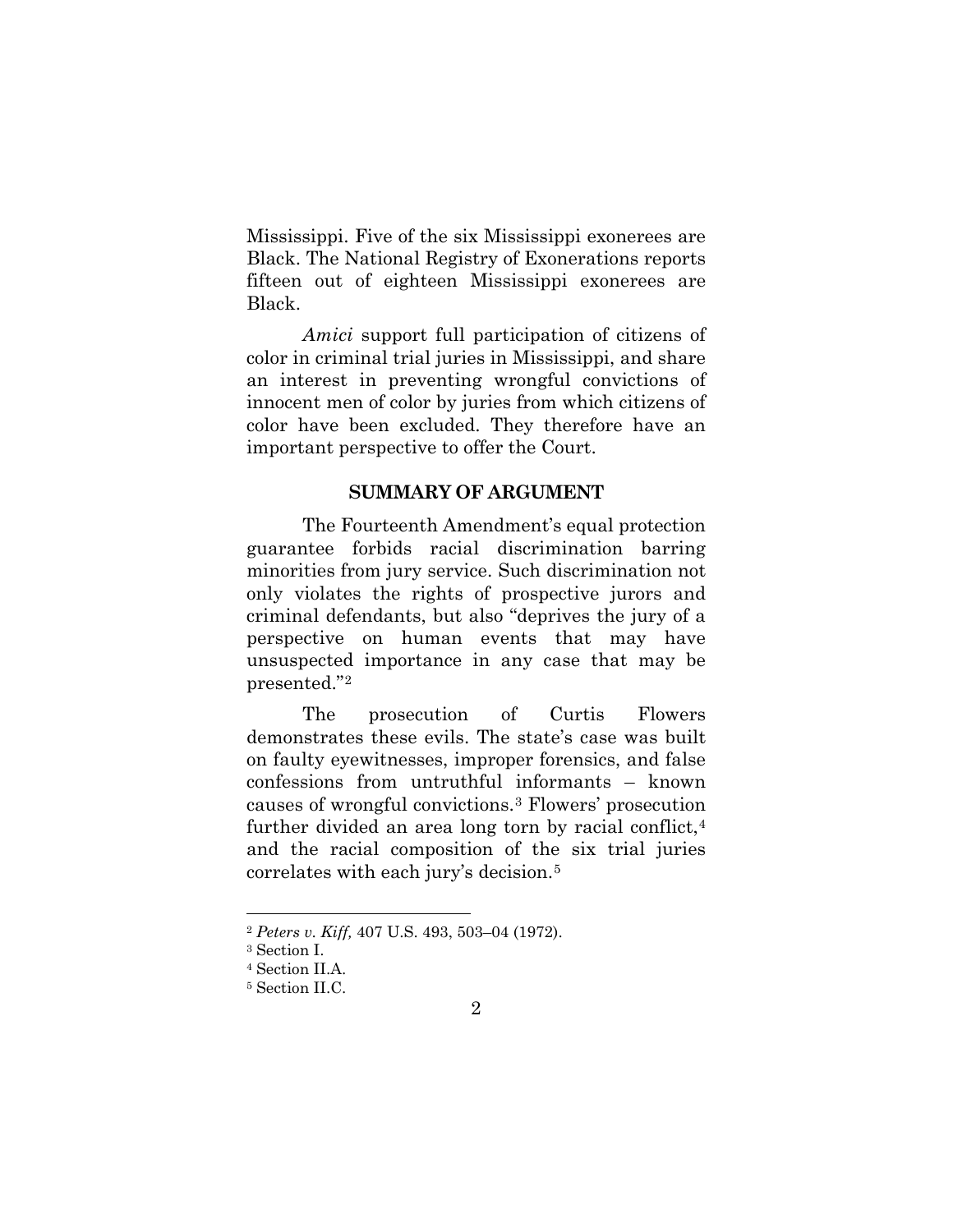The District Attorney's racially discriminatory jury selection in Flowers' sixth trial was consistent with his practice.<sup>[6](#page-13-0)</sup> Its goal was to empanel the highest possible number of white jurors to secure a guilty verdict despite the scant evidence of guilt. The plan succeeded. The jury (eleven white, one Black) returned a guilty verdict after thirty minutes' deliberation.

In a racially diverse community, discrimination in jury selection threatens the jury's ability to subject the prosecution's case to critical scrutiny, raising the risk of wrongful convictions.<sup>[7](#page-13-1)</sup> *Amici* request this Court grant certiorari to strengthen the institution of the jury as an essential protection of innocent defendants.

#### **ARGUMENT**

## **I. The Meager Case Against Flowers Should Have Invited Intense Scrutiny From the Jury.**

Known causes of wrongful convictions include faulty eyewitnesses, improper forensics, false confessions, and untruthful informants.[8](#page-13-2) This case is infected with all four infirmities. The state's questionable case should have required intense

<span id="page-13-0"></span> <sup>6</sup> Section II.B.

<sup>7</sup> Section III.

<span id="page-13-2"></span><span id="page-13-1"></span><sup>8</sup> "The Causes of Wrongful Convictions," The Innocence Project, https://www.innocenceproject.org/causes-wrongful-conviction./ (last viewed July 22, 2018) (reviewing the first 325 prisoners exonerated by DNA evidence in the United States).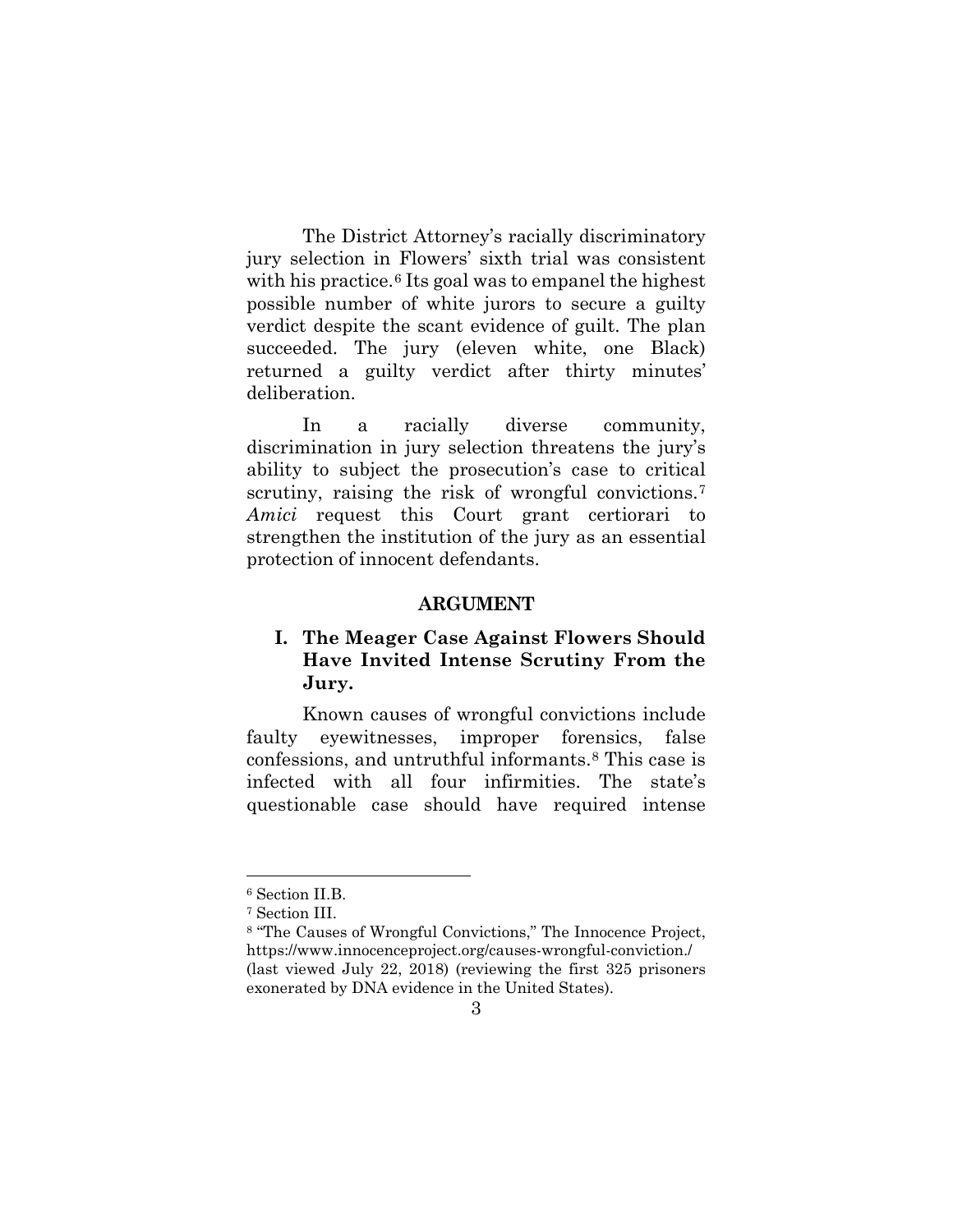scrutiny by the jury. The rapid verdict displayed no such caution.

## **A. The Evidence That Flowers Committed the Murders Was Questionable.**

#### **1. The eyewitness testimony was unreliable.**

This Court recognizes "[t]he vagaries of eyewitness identification."[9](#page-14-0) Because memory depends on an individual's perception, "memories are not exact recordings of events,"[10](#page-14-1) but imperfect recollections. "As a rule, the longer the time period between acquisition, retention, and retrieval, the more difficulty [people] have retrieving the memory."[11](#page-14-2)

Here, purported eyewitness accounts were given weeks, if not months, later. And further, the location and timing of the witnesses' alleged sightings are incompatible.[12](#page-14-3) Many witnesses lacked independent memory of the exact day they saw Flowers.[13](#page-14-4)

<span id="page-14-0"></span> <sup>9</sup> *U.S. v. Wade*, 388 U.S. 218, 228 (1967); *see also Manson v. Brathwaite*, 432 U.S. 98, 111-12 (1977); *Perry v. New Hampshire*, 565 U.S. 228, 244-45 (2012).

<span id="page-14-1"></span><sup>10</sup> Henry F. Fradella, *Why Judges Should Admit Expert Testimony on the Unreliability of Eyewitness Testimony*, FED. CTS. L. REV., June 2006, at 7.

<span id="page-14-2"></span><sup>11</sup> *Id*. at 10.

<span id="page-14-3"></span><sup>12</sup> Tr. 3189-95, 2289-90, 2221-22, 2302, 2045-46, 2312; Ex. S-128 at 1319.

<span id="page-14-4"></span><sup>13</sup> For example, Edward McChristian now states, "I wasn't even really sure [what I had seen]. [Law enforcement] had more about it than I did." This included the actual date on which McChristian saw Flowers, which was supplied to him by the investigator. *In the Dark: The Route*, AMERICAN PUBLIC MEDIA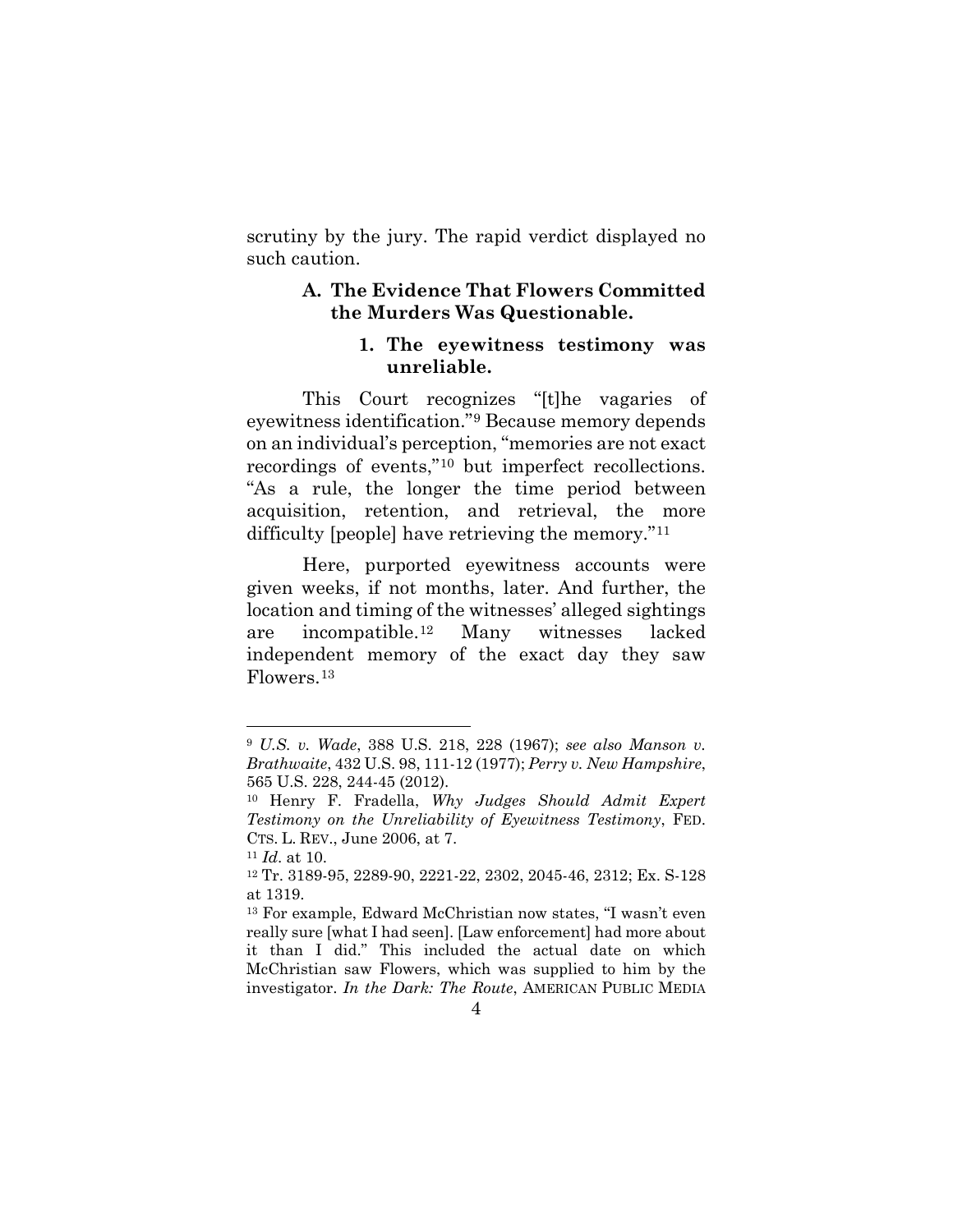Moreover, the state's eyewitnesses gave five irreconcilable descriptions of Flowers' clothing. For example, one described "some shorts [that] . . . were white,"[14](#page-15-0) while another offered "black jeans [and a] white shirt."[15](#page-15-1) When Flowers was detained on the day of the murders, he wore blue knee-length pants and a blue shirt.[16](#page-15-2) No clothes belonging to Flowers matched any witness' description.[17](#page-15-3)

Porky Collins, questioned six weeks after the murders, identified Doyle Simpson from a photo lineup as the man he saw on the street outside Tardy Furniture that day. Only when prompted during a second photo spread did Collins identify Flowers.<sup>[18](#page-15-4)</sup>

Finally, many witnesses were incentivized by promises of reward and threats of reprisal. Nobody came forward until a \$30,000 reward was posted nine days after the murders.[19](#page-15-5) This reward was explicitly referenced to potential witnesses as an incentive.[20](#page-15-6)

 $\overline{a}$ 

<sup>(</sup>May 1, 2018), https://www.apmreports.org/story/2018/05/01/inthe-dark-s2e2) (last viewed July 16, 2018) [hereinafter *The Route*] at 28:00-31:30. *In the Dark* is a podcast by American Public Media, a group of nonprofit organizations that produces public radio programs. Organizational Structure, American Public Media, https://www.americanpublicmedia.org/about/orgstructure/ (last viewed July 16, 2018). 14 Tr. 1322.

<span id="page-15-1"></span><span id="page-15-0"></span><sup>15</sup> Tr. 2238.

<span id="page-15-3"></span><span id="page-15-2"></span><sup>16</sup> Tr. 2487.

<sup>17</sup> Tr. 2858-59.

<span id="page-15-5"></span><span id="page-15-4"></span><sup>18</sup> Tr. 3014-17; 72-73. Collins, who is white, originally had only reported the gender and complexion of the man he saw. Tr. 32. <sup>19</sup> Ex. D-1, R.E. Tab 8; see also Tr. 1888. See also *The Route* at 15:15-15:45.

<span id="page-15-6"></span><sup>20</sup> In 1996, police took Latarsha Blissett from high school to the police station, where two investigators intimated she could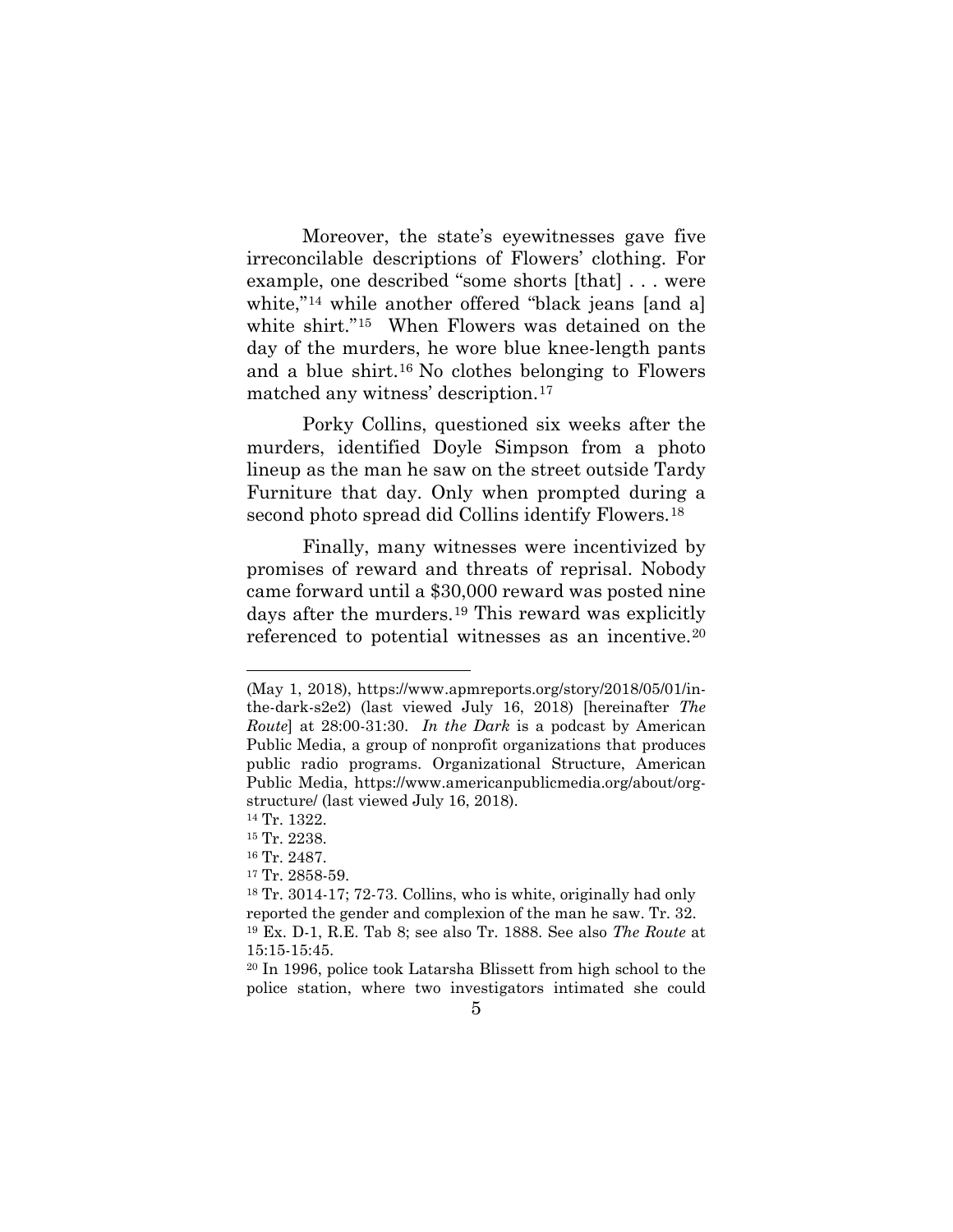And several witnesses in the six trials reported being coerced by law enforcement.[21](#page-16-0) This contradictory and incentivized testimony should have given the jury pause.

## **2. The state's forensic evidence was questionable and immaterial.**

The investigation did not unearth DNA or fingerprints tying Flowers to the crime. No gun was found. The state's forensic evidence consisted of the results of a gunshot residue test, a bloody shoeprint found at the scene, and an attempt to match bullets found at the scene to a gun belonging to Flowers' cousin. This meager evidence demanded scrutiny.

A single particle of gunshot residue was detected on Flowers' hand. The state's technician acknowledged that the particle, by itself, did not bring the jury any closer to knowing whether its origin was firing a gun or another source of exposure.<sup>[22](#page-16-1)</sup> Such

 $\overline{a}$ 

<span id="page-16-0"></span>receive the reward if she implicated Flowers. Blissett refused. *The Route* at 44:00-46:15. Blissett testified that Clemmie Flemming, a state eyewitness, admitted that she lied for the reward. *Flowers v. State*, 158 So.3d 1009, 1025 ¶ 14 (Miss. 2014). <sup>21</sup> Nine months after the murders, Roy Harris was summoned by police and shown Flowers' picture. Harris denied seeing Flowers, but was intimidated into testifying otherwise. After the first trial, Harris recanted. *The Route* at 32:00-39:00. Another witness, Edward McChristian, also recounted being intimidated by investigators and supplied with details that he did not know otherwise. *The Route* at 28:00-31:30.

<span id="page-16-1"></span><sup>22</sup> Tr. 2630. Gunshot residue can transfer by contact with a contaminated person, a contaminated object, or from walking through a contaminated space. Lauren S. Blakey et al., *Fate and Behavior of Gunshot Residue – A Review*, J. OF FORENSIC SCI., Jan. 2018, at 9, 13.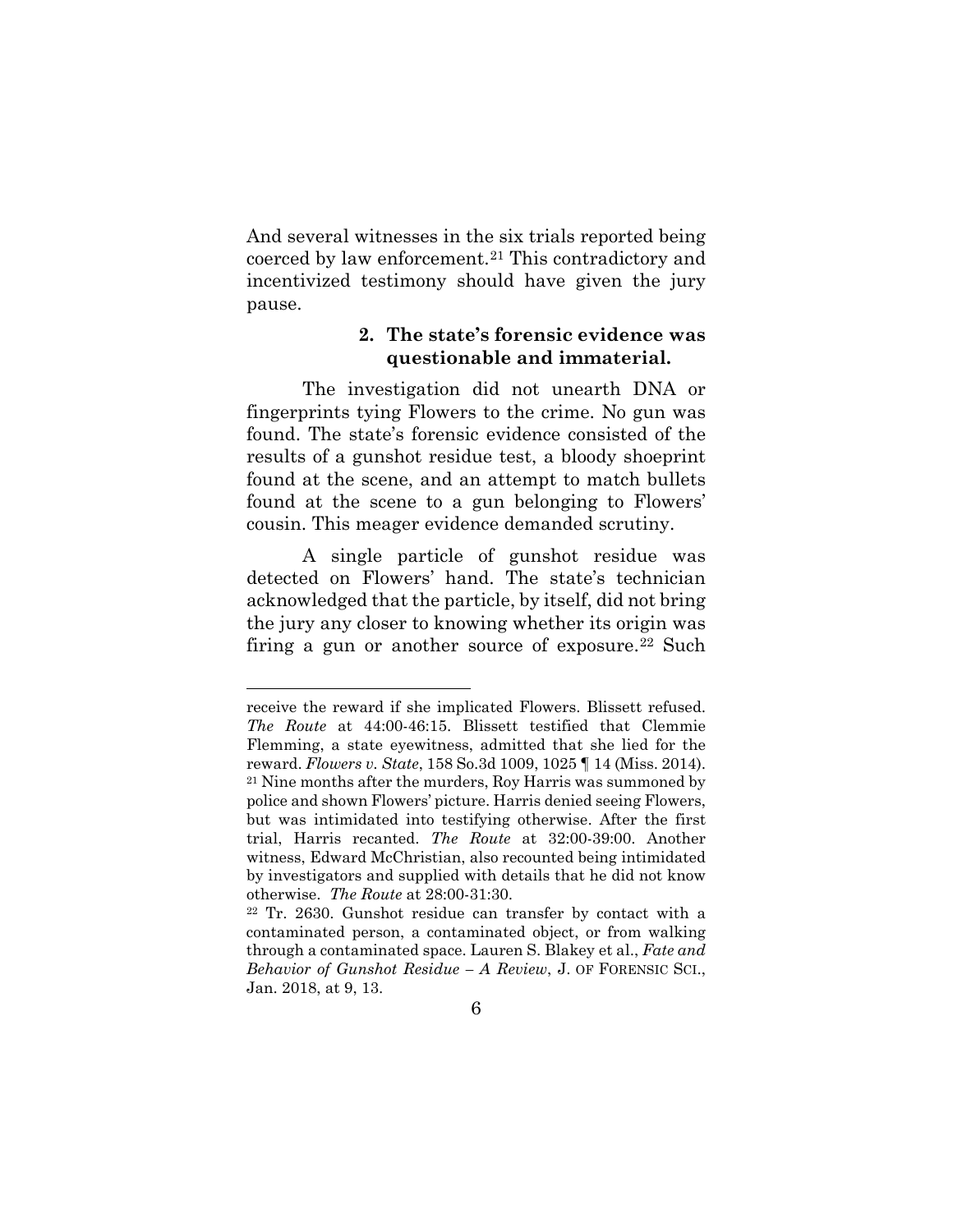other sources include the police car which carried Flowers to the station, or the station itself.[23](#page-17-0) The particle's presence is also consistent with testimony that Flowers shot fireworks and worked on his car days before the crime.<sup>[24](#page-17-1)</sup>

The state claimed a bloody shoeprint found at the scene was made by a Fila "Grant Hill" Size 10 ½ shoe belonging to Flowers. But the person who originally found the bodies did not see a shoeprint.[25](#page-17-2) Neither did one of the first investigators on the scene.<sup>[26](#page-17-3)</sup> It is therefore unknown whether the shoeprint was made during the crime or later that morning.

The store was unattended for almost an hour between the bodies' discovery and the arrival of law enforcement.[27](#page-17-4) The store was open; anyone could have left a shoeprint or otherwise disturbed the scene.<sup>[28](#page-17-5)</sup>

Moreover, scant evidence connected the shoeprint to Flowers. No shoes alleged to match the print were ever recovered. The state merely produced a shoebox from Flowers' girlfriend's home for the Fila brand shoe which allegedly made the shoeprint.[29](#page-17-6)  That box belonged to the girlfriend's son; Flowers's fingerprints were nowhere on it.[30](#page-17-7)

<span id="page-17-0"></span> <sup>23</sup> Tr. 2630-32.

<span id="page-17-1"></span><sup>24</sup> *Flowers v. State*, 773 So.2d 309, 314 (Miss. 2000).

<span id="page-17-2"></span><sup>25</sup> Ex. S-127 22-24, 34.

<span id="page-17-3"></span><sup>26</sup> *Flowers VI*, 158 So.3d at 1025.

<span id="page-17-4"></span><sup>27</sup> Ex. S-127 at 8:6-7; Tr. 1834-35.

<span id="page-17-5"></span><sup>28</sup> See Tr. 2649.

<span id="page-17-6"></span><sup>29</sup> Tr. 2204-05.

<span id="page-17-7"></span><sup>30</sup> Tr. 2856, 2864, 2696.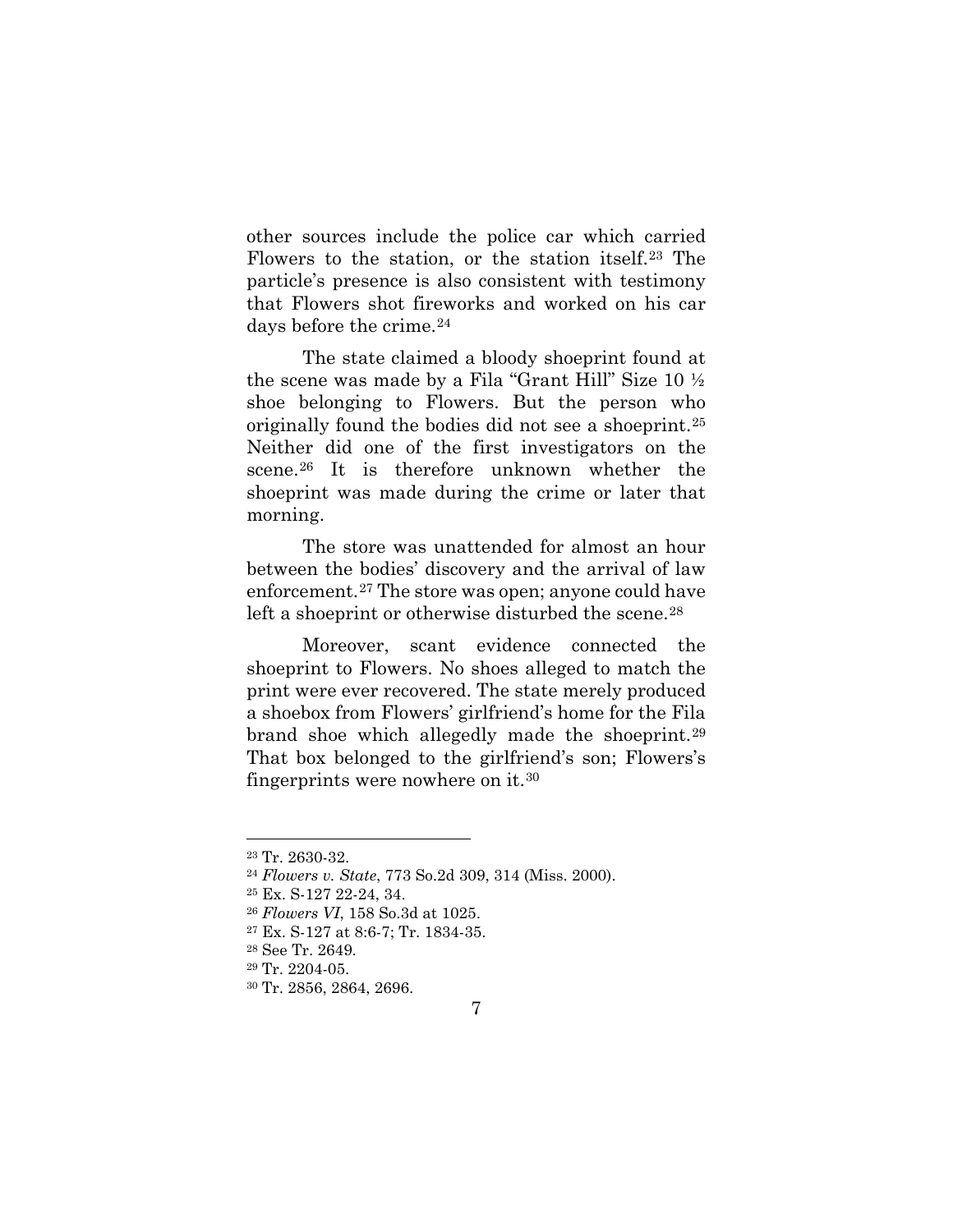The state never found a murder weapon. But they attempted to prove that a gun reported missing by Flowers' cousin (and alternate suspect) Doyle Simpson could be matched to bullets recovered from to the murder scene. A state's expert testified that bullets recovered from outside Simpson's house and Tardy Furniture were shot from a .380 semiautomatic and had characteristics of six lands with a right twist.[31](#page-18-0) Although these are common characteristics,[32](#page-18-1) the state used them to assert that the bullets were shot from Simpson's gun. On cross examination, the expert conceded that the bullets "could have come from a .380,"[33](#page-18-2) and that "there are several thousands of those [.380 with six lands and a right twist] available."[34](#page-18-3)

## **3. The jailhouse confessions are false.**

In over twenty percent of known wrongful convictions, a "jailhouse snitch" testified that the defendant confessed.[35](#page-18-4) Such testimony was the only direct evidence against Flowers.[36](#page-18-5) Throughout the six trials, three separate jailhouse snitches testified; each has recanted.[37](#page-18-6) Odell Hallmon, who testified in the

<span id="page-18-0"></span> <sup>31</sup> Tr. 2134-40.

<span id="page-18-1"></span><sup>32</sup> *See*, *e.g*., https://www.bevfitchett.us/gunshot-wounds/theforensic-aspects-of-ballistics-1.html (last reviewed July 24, 2018).

<span id="page-18-2"></span><sup>33</sup> Tr. 2156.

<span id="page-18-3"></span><sup>34</sup> Tr. 2157.

<span id="page-18-4"></span><sup>35</sup> Russell D. Covey, *Abolishing Jailhouse Snitch Testimony*, 49 WAKE FOREST L. REV. 1375, 1378 (2014).

<span id="page-18-5"></span><sup>36</sup> *Flowers v. State*, 158 So.3d 1009, 1039-40 (Miss. 2014).

<span id="page-18-6"></span><sup>37</sup> Hawkins recanted his testimony by affidavit in 2015; Veal admitted on tape to lying. *In the Dark: The Confessions*,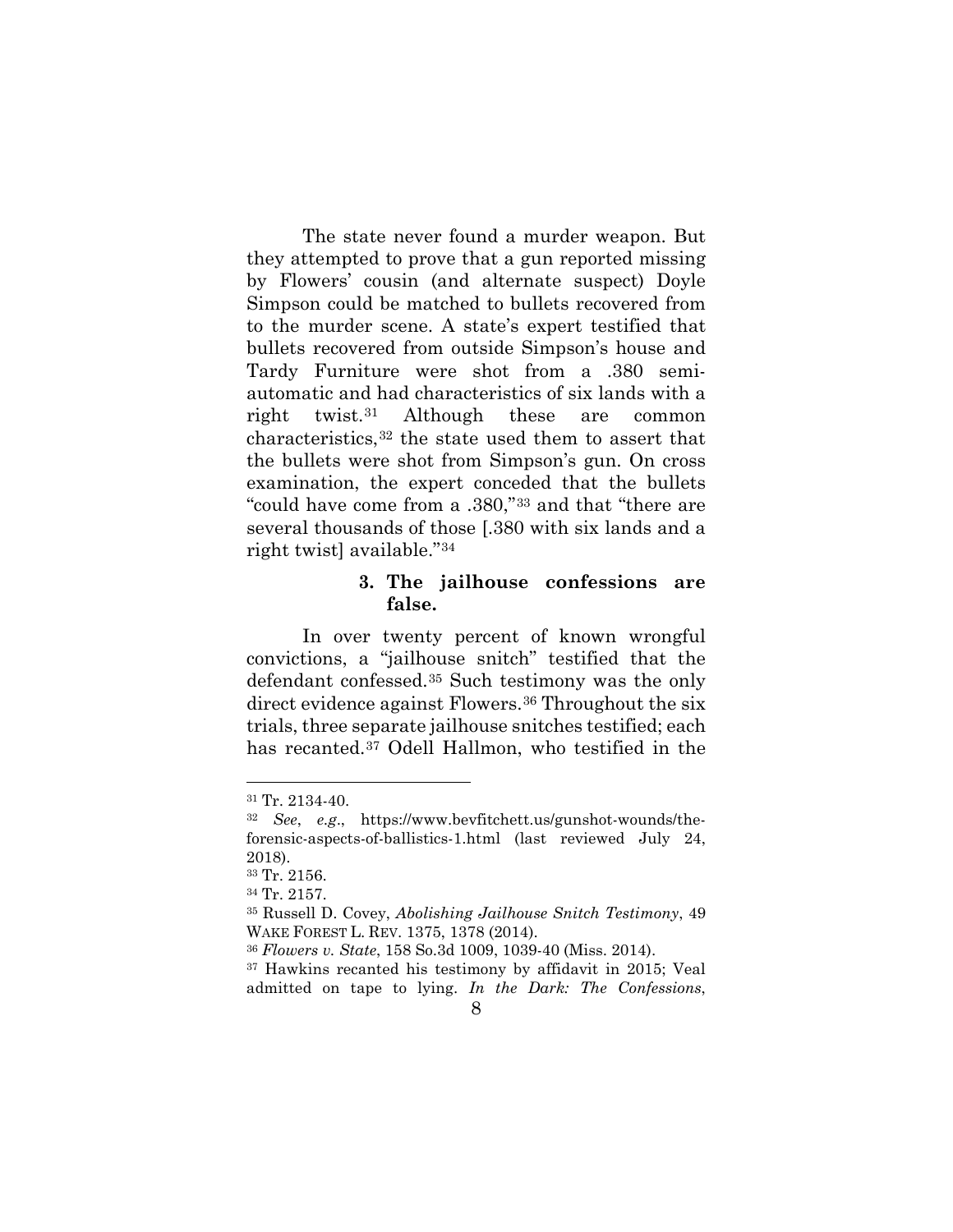sixth trial, received leniency regarding his own criminal activity in exchange.[38](#page-19-0) Hallmon admits now that "[Curtis Flowers] ain't never told me that [he committed the murders]. That was a lie. I don't know nothing about this shit. It was all make believe, everything was all make believe on my part."[39](#page-19-1) 

## **B. The Motive and Methods Ascribed to Flowers Are Implausible.**

#### **1. Motive**

The prosecution argued that Flowers committed the murders in retaliation for losing his job. But Flowers worked at Tardy Furniture less than four days. After missing three days' work, Flowers was told his employment had ended, and that his paycheck would be docked to cover damaged

<span id="page-19-1"></span><sup>39</sup> *Punishment*, at 14:20-15:20.

l

AMERICAN PUBLIC MEDIA (May 15, 2018), at 20:00-21:25 https://www.apmreports.org/story/2018/05/15/in-the-dark-s2e4 (last viewed July 16, 2018). Veal described meeting with the Sheriff and the District Attorney to concoct his story. *Id*. at 7:00- 15:55. After he agreed to cooperate, Veal was released from jail and his charges were dropped. *Id*. at 7:00-15:55.

<span id="page-19-0"></span><sup>38</sup> *In the Dark: Punishment*, AMERICAN PUBLIC MEDIA (May 29, 2018), at 8:00-13:35,

https://www.apmreports.org/story/2018/05/29/in-the-dark-s2e6 (last reviewed July 16, 2018) [hereinafter *Punishment*]. *Id*. at 8:00-13:35; *In the Dark: Privilege*, AMERICAN PUBLIC MEDIA (May 22, 2018), at 11:45-12:30, 26:40-28:00, 38:13-40:40, https://www.apmreports.org/story/2018/05/22/in-the-dark-s2e5 (last reviewed July 16, 2018) [hereinafter *Privilege*]. One of the deputies who arrested Hallmon suspected some kind of deal, saying, "He worked out something with someone . . . 'cause he didn't stay in jail long." The deputy surmised that Hallmon's testimony against Flowers "helped him a lot out of some stuff." *Id.* at 16:00-17:20.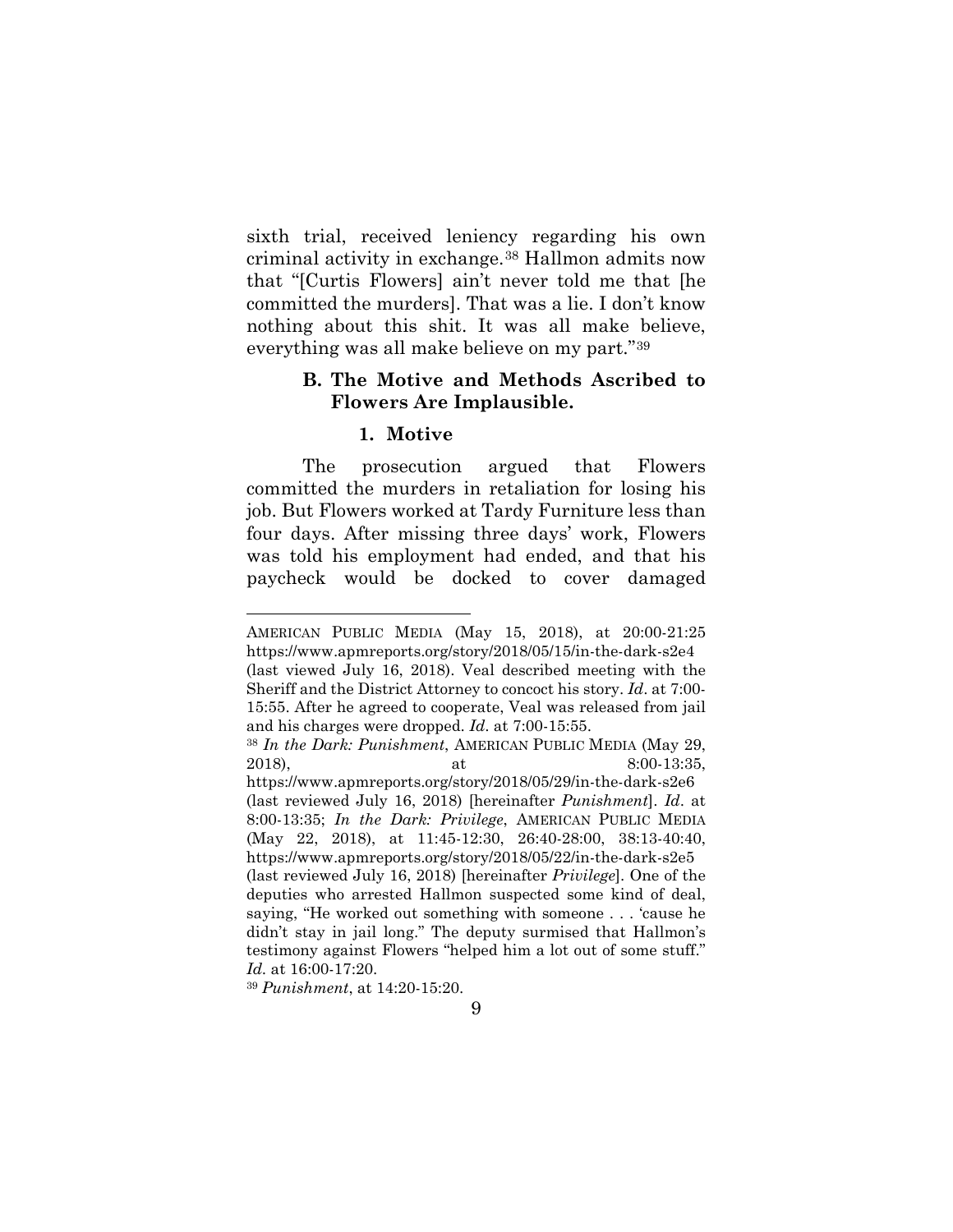merchandise.[40](#page-20-0) No evidence showed that this decision upset Flowers.[41](#page-20-1) Flowers did not experience financial hardship, receiving unemployment benefits both before and after his employment at Tardy.[42](#page-20-2)

#### **2. Knowledge of a Gun**

The prosecution posited that Flowers set out in daylight to steal a gun from his cousin's car,<sup>[43](#page-20-3)</sup> walked across town hours later to commit a quadruple homicide, and walked back home through town, still in daylight.[44](#page-20-4)

No proof showed that Flowers knew where to find his cousin's gun. The cousin testified that he did not regularly keep a firearm in his car's glovebox,[45](#page-20-5) and there "was no way that Curtis Flowers would have known the gun was in the car that particular morning."[46](#page-20-6)

#### **3. Manner of Killing**

The murders were gravely efficient. Three victims were found within feet of each other;[47](#page-20-7) two were shot once in the head each, and the other was shot twice.[48](#page-20-8) The fourth victim was found some

<span id="page-20-1"></span><span id="page-20-0"></span> <sup>40</sup> Tr. 2496.

<sup>41</sup> Despite the lack of evidence, the prosecution asserted in closing argument that "investigators learned" Flowers "had a beef with the store." Tr. 3189.

<span id="page-20-2"></span><sup>42</sup> Tr. 2500.

<span id="page-20-3"></span><sup>43</sup> Flowers's cousin, Doyle Simpson, was a suspect in the murders. *See* Section I.C.1.

<sup>44</sup> Tr. 1818

<span id="page-20-6"></span><span id="page-20-5"></span><span id="page-20-4"></span><sup>45</sup> Tr. 2356.

<sup>46</sup> Tr. 2358.

<span id="page-20-7"></span><sup>47</sup> Tr. 2011-23.

<span id="page-20-8"></span><sup>48</sup> Tr. 2031.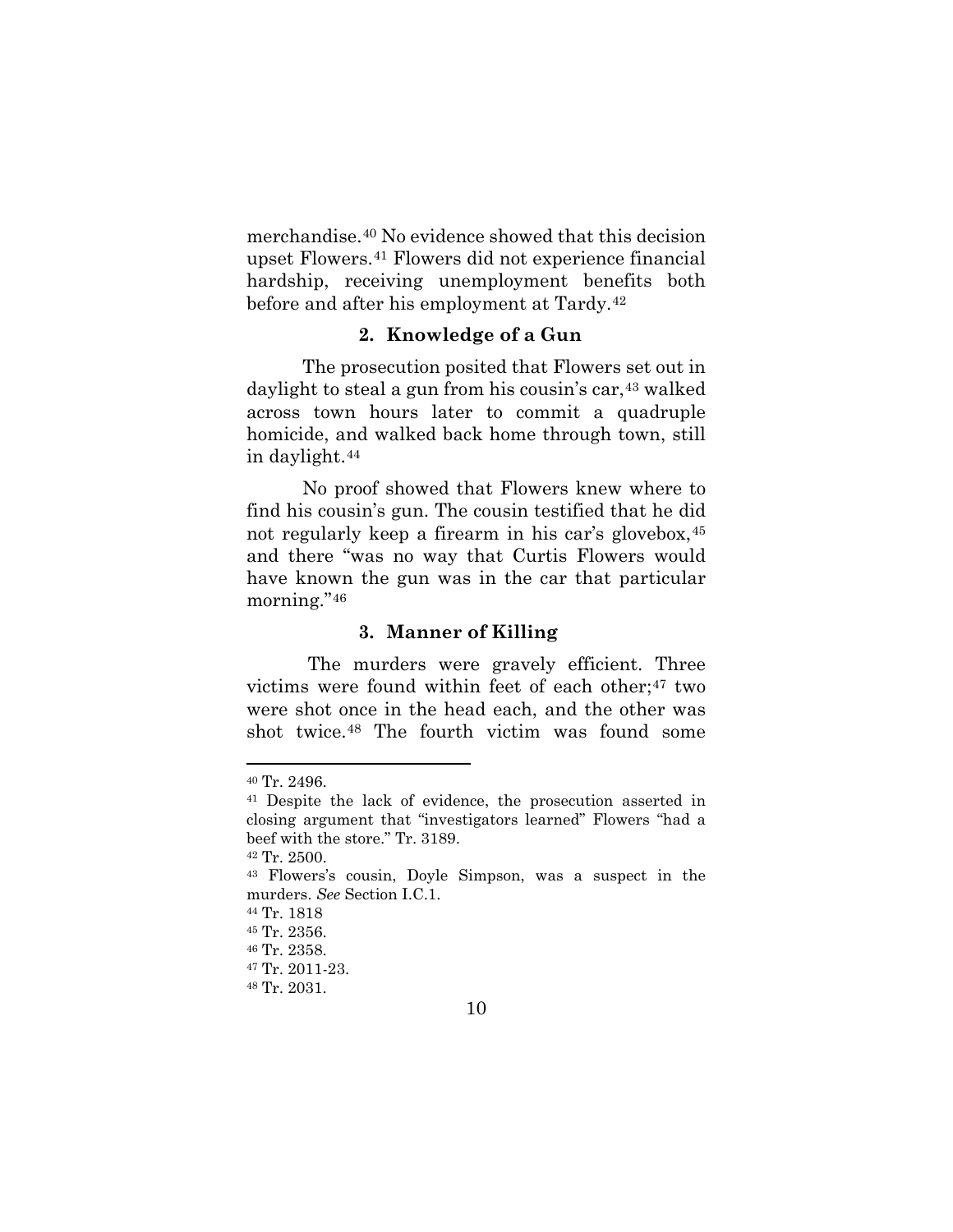distance away, with a single gunshot to the back of the head.[49](#page-21-0) There were no signs of a struggle, any attempt to flee, or any effort to fight back, even after the shooting began.[50](#page-21-1) None of the victims were bound.<sup>[51](#page-21-2)</sup>

No proof explained how one person controlled the movements of four victims while shooting each in the head. No evidence showed how Flowers, with no criminal history, committed such a meticulous murder alone.

## **C. Evidence Pointing to Other Suspects Raises Reasonable Doubt of Flowers' Guilt.**

#### **1. Doyle Simpson**

Doyle Simpson, Flowers's cousin, was cleared of suspicion on the day of the murders despite being a plausible suspect. Simpson owned the gun allegedly used in the murders. He conveniently reported it stolen on the day of the crime; because the gun was never found,[52](#page-21-3) Simpson is the last known person in possession of the weapon.

Simpson's alibi was incomplete. Co-workers told investigators that Simpson was at work that day.[53](#page-21-4) However, his job frequently required him to leave the work site,<sup>[54](#page-21-5)</sup> providing opportunity to commit

<span id="page-21-0"></span> <sup>49</sup> Ex. S-39.

<span id="page-21-1"></span><sup>50</sup> Tr. 2011-31.

<span id="page-21-2"></span><sup>51</sup> Appellant's Br. at 20, *Flowers v. Mississippi*, No. 2010-DP-

<sup>01348-</sup>SCT (Miss. Jul. 1, 2013).

<span id="page-21-3"></span><sup>52</sup> Tr. 2134-39.

<span id="page-21-4"></span><sup>53</sup> Tr. 2527.

<span id="page-21-5"></span><sup>54</sup> Tr. 2347.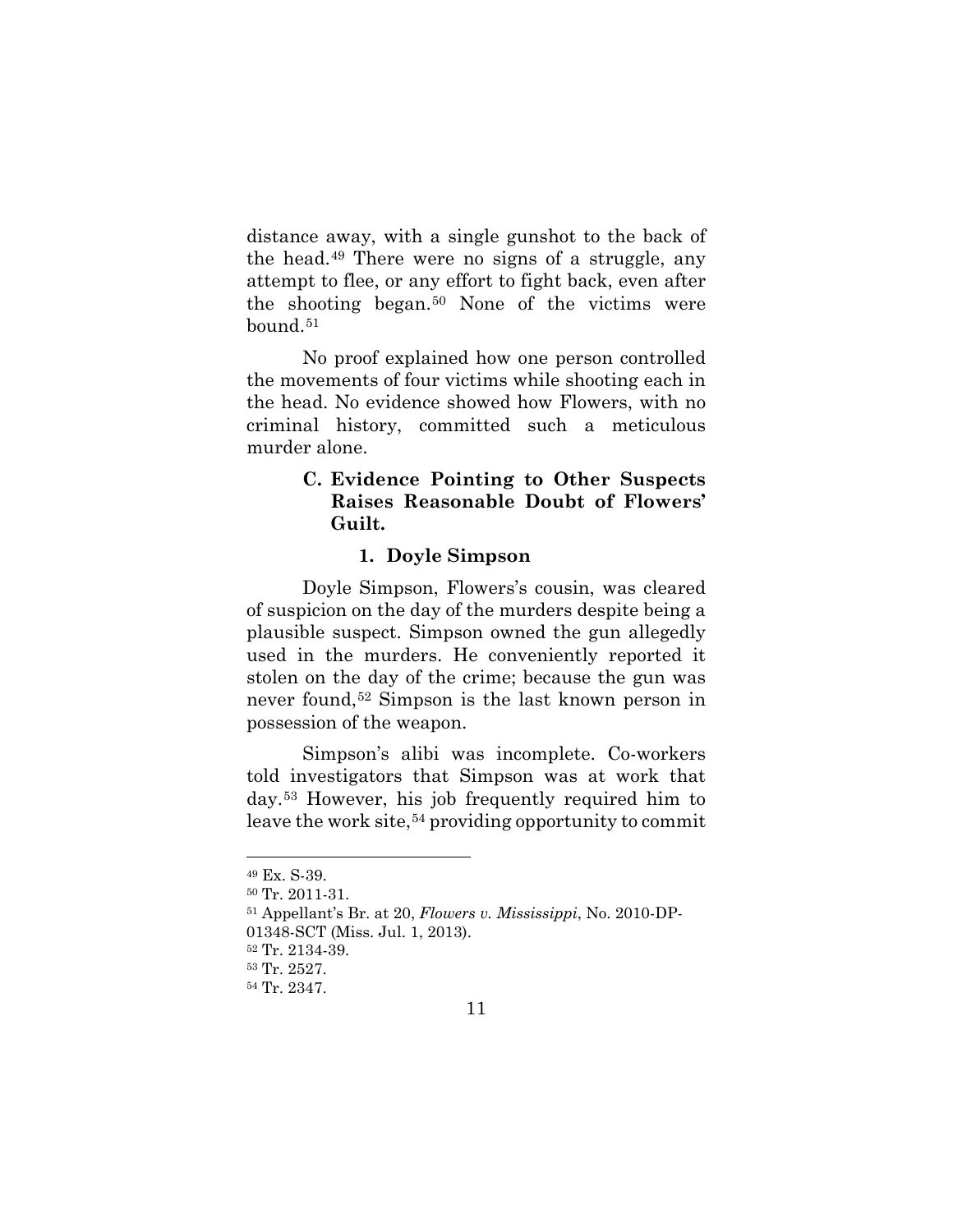the crime. Also, Simpson's sister twice saw his car, driving in opposite directions, between 9:30 a.m. and 10:00 a.m. that morning.[55](#page-22-0) Another eyewitness noticed a car, closely matching Simpson's, in front of Tardy Furniture,<sup>[56](#page-22-1)</sup> with a person resembling Simpson standing next to it.<sup>[57](#page-22-2)</sup> As stated above, eyewitness Collins originally identified Simpson from the first photo spread he was shown.

#### **2. Willie Hemphill**

Hemphill was arrested during the investigation.[58](#page-22-3) He had a criminal record, and was identified near Tardy Furniture the day of the crime.[59](#page-22-4) He wore Fila brand shoes of the size and type that purportedly left the shoeprint.<sup>[60](#page-22-5)</sup> He was held in jail eleven days. Nothing in the record indicates the reason for his release.<sup>[61](#page-22-6)</sup>

## **3. Marcus Presley and LaSamuel Gamble**

Presley and Gamble committed a string of robbery-homicides in Alabama in 1996 in a manner

<span id="page-22-0"></span> <sup>55</sup> Tr. 2794, 2791.

<sup>56</sup> Tr. 1960.

<span id="page-22-3"></span><span id="page-22-2"></span><span id="page-22-1"></span><sup>57</sup> Tr. 3031.

<sup>58</sup> *In the Dark: Discovery*, AMERICAN PUBLIC MEDIA (May 1, 2018), at 28:00-28:45, https://www.apmreports.org/story/2018/05/01/in-the-dark-s2e10 (last viewed July 16, 2018) [hereinafter *Discovery*].

<span id="page-22-4"></span><sup>59</sup> *Id*. <sup>60</sup> *Id*.

<span id="page-22-6"></span><span id="page-22-5"></span><sup>61</sup> *See* Curtis Gilbert, *The Other Suspects: Who Law Enforcement Did and Didn't Investigate in the Tardy Furniture Murders*, AMERICAN PUBLIC MEDIA (June 26, 2018), https://www.apmreports.org/story/2018/06/26/other-suspectstardy-furniture-murders (last viewed July 16, 2018).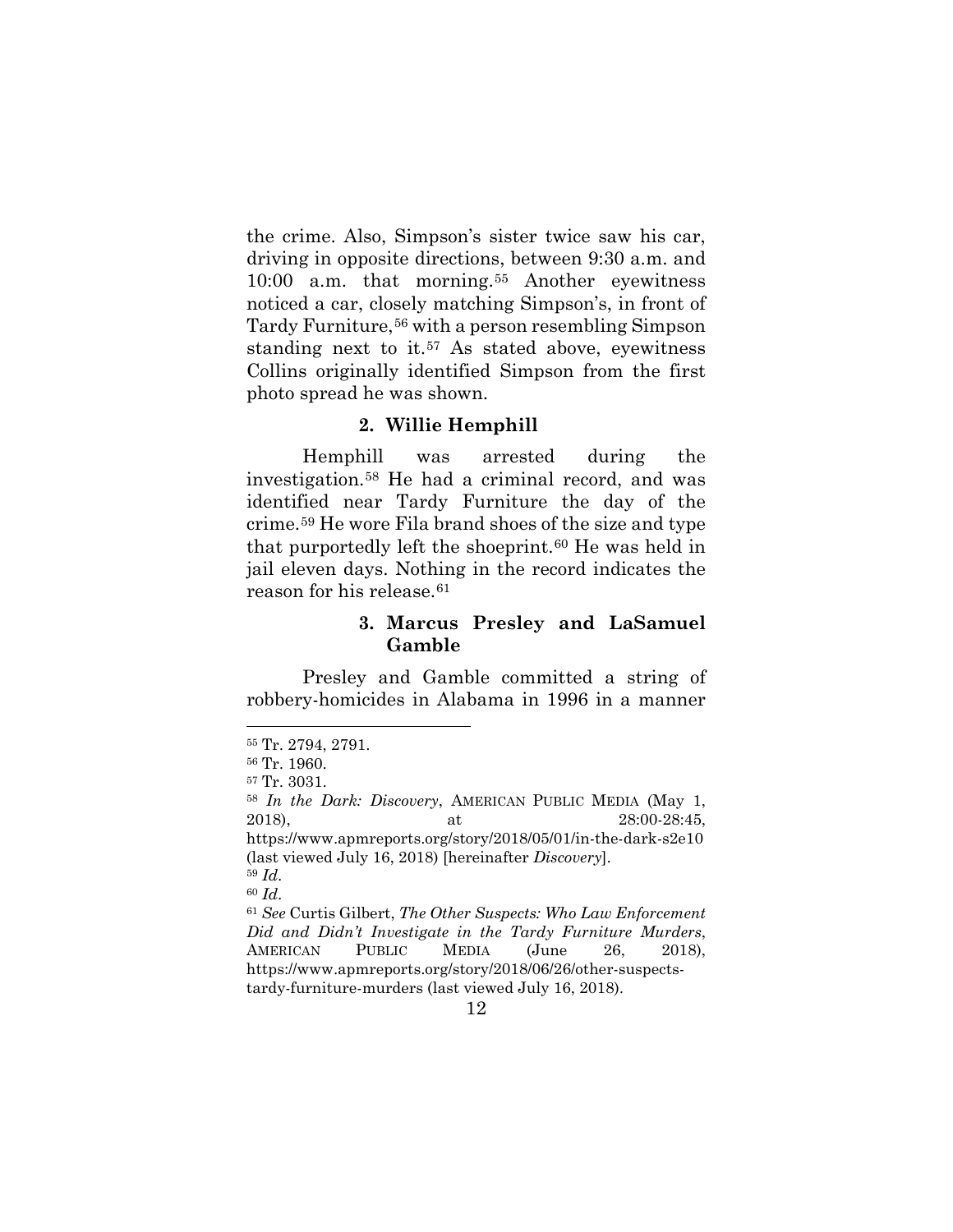similar to that in Winona. Presley's weapon was a .380, the same type of gun purportedly used in Winona, and he wore the same brand of shoes that allegedly left the shoeprint.[62](#page-23-0)

### **II. Racial Division Isolates Black from White Citizens on the Tardy Furniture Murders.**

#### **A. Winona's History of Racial Conflict**

Winona and its environs have a tortured history of racial conflict. Incidents of law enforcement beatings of Blacks suspected of agitating for racial justice occurred in August 1960, <sup>[63](#page-23-1)</sup> November 1961, <sup>[64](#page-23-2)</sup> and infamously, in June 1963, when Fannie Lou Hamer, Annelle Ponder, and other civil rights workers were arrested and beaten for sitting at the Winona bus station diner.<sup>[65](#page-23-3)</sup> Intimidation sponsored by law enforcement continued in January 1965, when civil rights workers were threatened with eviction by

 <sup>62</sup> *See id*.

<span id="page-23-1"></span><span id="page-23-0"></span><sup>63</sup> Alan Bean, "Civil Rights tremors rumble through Montgomery County," Friends of Justice Blog, https://friendsofjustice.blog/2009/08/21/civil-rights-tremors-

rumble-through-montgomery-county/ (last viewed July 18, 2018), *citing* Jackson Daily News accounts (victim refused to sit in the back of an interstate bus).

<span id="page-23-2"></span><sup>64</sup> Report of Tom Scarbrough, Miss. State Sovereignty Comm'n, "Winona – Montgomery County," at 4 (Feb. 23, 1962), http://www.mdah.ms.gov/arrec/digital\_archives/sovcom/result.p hp?image=images/png/cd04/027513.png&otherstuff=2|65|0|83 |1|1|1|27006 (last viewed July 18, 2018).

<span id="page-23-3"></span><sup>65</sup> *See Say It Plain Series*, "Fannie Lou Hamer, Testimony Before the Credentials Committee, Democratic National Convention," AMERICAN PUBLIC MEDIA, http://americanradioworks.publicradio.org/features/sayitplain/fl hamer.html, 3:05-8:11 (last viewed July 18, 2018).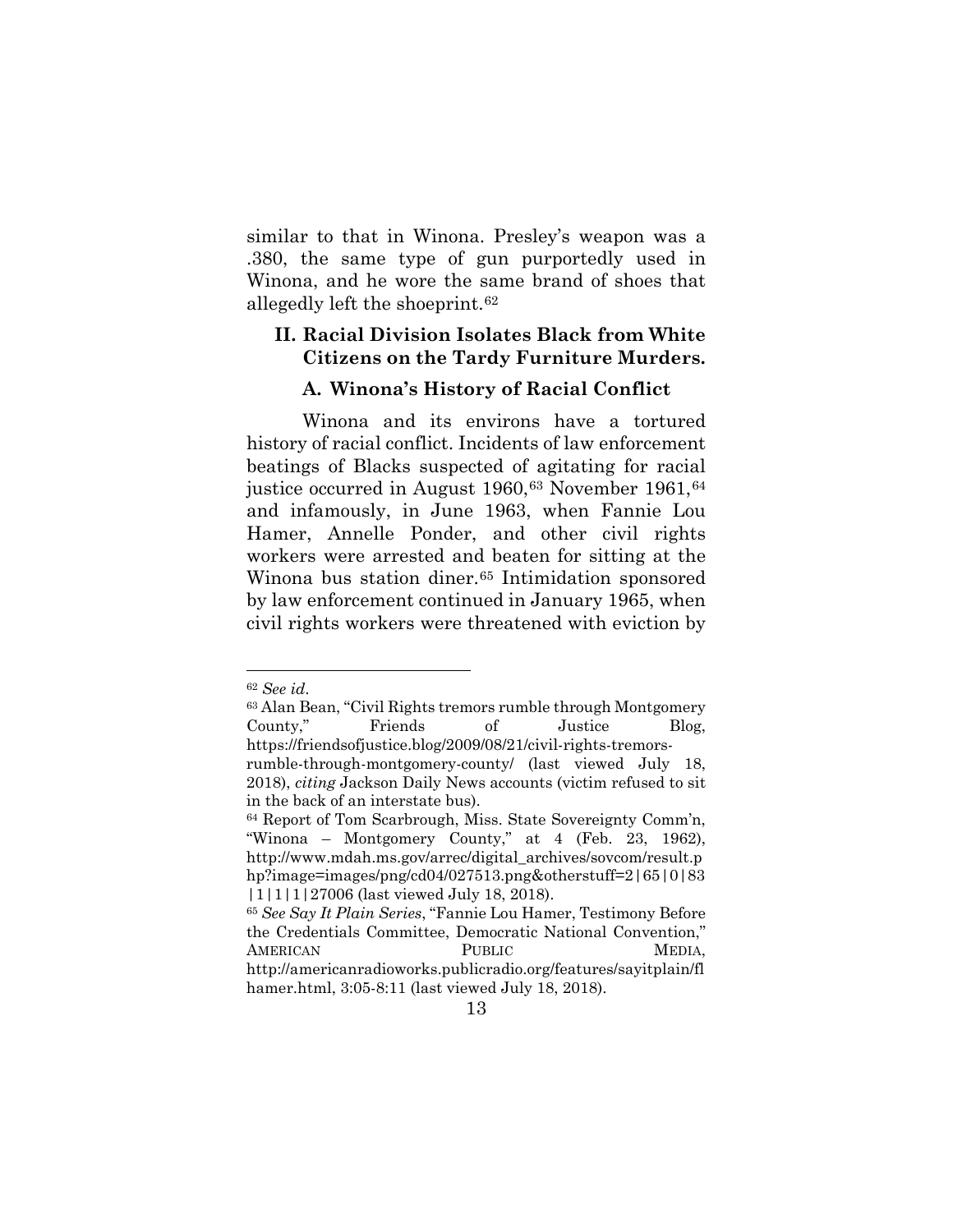the Sheriff, and endured nighttime shootings into their house<sup>[66](#page-24-0)</sup> and stalking.<sup>[67](#page-24-1)</sup>

In September 1966, a group of white men attacked Black children attempting to attend nearby Granada's white high school.<sup>[68](#page-24-2)</sup> District Attorney Evans was a freshman at the school that September.[69](#page-24-3) Another student, 15 year old Dianna Freelon-Foster, vividly recalls the attack:

> We walked out into the mob. And they beat us. And you know, just swinging the bats and whatever weapon it was they had in their hands. The one thing that I remember is them saying, constantly saying over and over again, "Nigger, go back to your school.

<span id="page-24-0"></span> <sup>66</sup> Incident Summary – Mississippi (January 1965), Student Nonviolent Coordinating Committee, from Lucile Montgomery Papers, 1963-1967; Freedom Summer Digital Collection at the University of Wisconsin, http://content.wisconsinhistory.org/cdm/ref/collection/p15932col

<span id="page-24-1"></span>l2/id/35295.<br><sup>67</sup> MFDP Lauderdale County--WATS (Telephone) Reports, January 1965 (Mississippi Freedom Democratic Party. Lauderdale County (Miss.) records, 1964-1966, Freedom Summer Digital Collection at the University of Wisconsin, http://content.wisconsinhistory.org/cdm/ref/collection/p15932col l2/id/56477 (Last reviewed January 18, 2018).

<span id="page-24-2"></span><sup>68</sup> Letter of Bruce Hartford (1967), Civil Rights Movement Veterans Collection, Tougaloo College, at http://www.crmvet.org/docs/6700\_grenada\_ltr\_excerpt.pdf. 69 *In the Dark, The D.A.*, AMERICAN PUBLIC MEDIA,

<span id="page-24-3"></span>https://www.apmreports.org/story/2018/06/12/in-the-dark-s2e8 (last viewed July 24, 2018).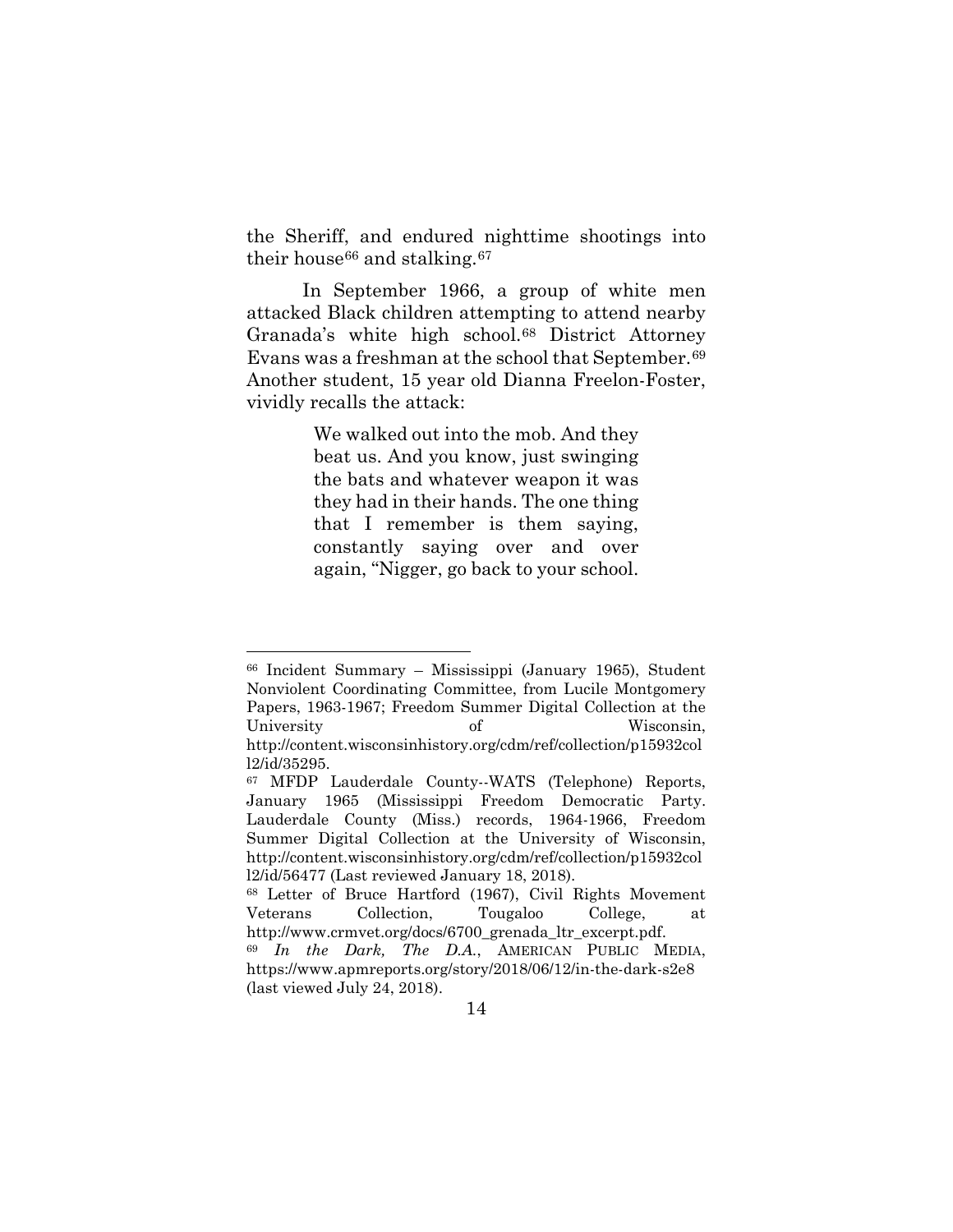We built a school for you. Why you coming over here with us?"[70](#page-25-0)

Black student protests during that school year were met with armed resistance by law enforcement, including tear gas and arrests of children as young as 7 years old.[71](#page-25-1)

The effect of Winona's continuing racial divide on elected officials is illustrated by an election commissioner who told a reporter, "You have to remember till about 1978, you couldn't get elected if you wanted to run for state representative unless you were approved by the White Citizens' Council."[72](#page-25-2) That organization, founded in Carroll County (in the same Circuit Court District as Montgomery),[73](#page-25-3) became defunct in the mid-1980s; but its successor, the Council of Conservative Citizens,[74](#page-25-4) exercises

<span id="page-25-0"></span> <sup>70</sup> *Id*. The attackers were acquitted after 30 minutes' deliberation. Hartford, *supra*.

<span id="page-25-2"></span><span id="page-25-1"></span><sup>71</sup> *The D.A.*, *supra*.

<sup>72</sup> Parker Yesko, "Letter from Winona: A year at the crossroads of Mississippi," AMERICAN PUBLIC MEDIA (May 1, 2018), https://www.apmreports.org/story/2018/05/01/winona-a-townat-the-crossroads (last viewed July 18, 2018).

<span id="page-25-3"></span><sup>73</sup> Donna Ladd, "From Terrorists to Politicians, the Council of Concerned Citizens Has a Wide Reach," Jackson Free Press (June 22, 2015), http://www.jacksonfreepress.com/news/2015/jun/22/terrorists-

politicians-council-conservative-citize/ (last viewed June 18, 2018).

<span id="page-25-4"></span><sup>74</sup> David Graham, "The White Supremacist Group That Inspired a Racist Manifesto," The Atlantic (June 22, 2015), https://www.theatlantic.com/politics/archive/2015/06/council-ofconservative-citizens-dylann-roof/396467/ (last viewed June 18, 2018); Southern Poverty Law Center, Council of Conservative Citizens, https://www.splcenter.org/fighting-hate/extremist-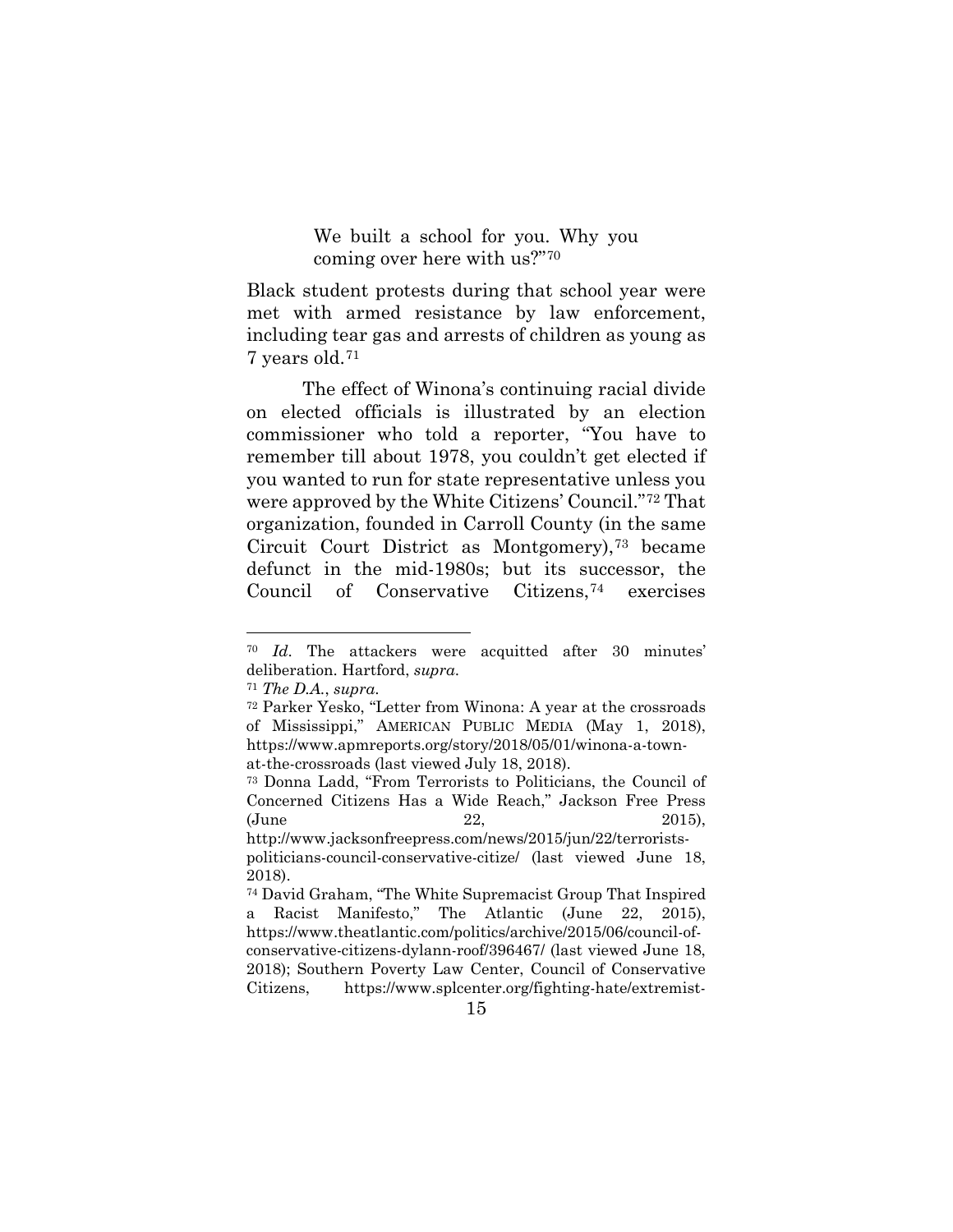considerable influence in the area. CCC's statement of principles includes:

> We also oppose all efforts to mix the races of mankind, to promote nonwhite races over the European-American people through so-called "affirmative action" and similar measures, to destroy or denigrate the European-American heritage, including the heritage of the Southern people, and to force the integration of the races.[75](#page-26-0)

Winona's white elected officials have ties to the CCC. State Senator Lydia Chassaniol was the "surprise guest speaker" at CCC's 2009 national meeting. [76](#page-26-1) She confirmed her CCC membership in two separate interviews.[77](#page-26-2) CCC's publication reported

 $\overline{a}$ 

files/group/council-conservative-citizens (last viewed June 18, 2018).

<sup>75</sup> Graham, *supra*.

<span id="page-26-1"></span><span id="page-26-0"></span><sup>76</sup> Ward Schaefer, "Minister Blasts Mississippi Senator's Connections," Jackson Free Press (July 10, 2009), http://www.jacksonfreepress.com/news/2009/jul/10/minister-

blasts-mississippi-senators-connections/ (last viewed July 18, 2018).

<span id="page-26-2"></span><sup>77</sup> Extremist Files, Council of Conservative Citizens, Southern Poverty Law Center, https://www.splcenter.org/fightinghate/extremist-files/group/council-conservative-citizens (last viewed July 18, 2018); Tom Mangold, "A Small Town in Mississippi," Crossing Continents, BBC Radio 4 (Nov. 26, 2009), https://www.bbc.co.uk/programmes/b00nyxvt (Flash player required) (last viewed July 18, 2018); transcript of broadcast printed by Alan Bean, "Mississippi Smoldering," Friends of Justice (Jan. 4, 2010),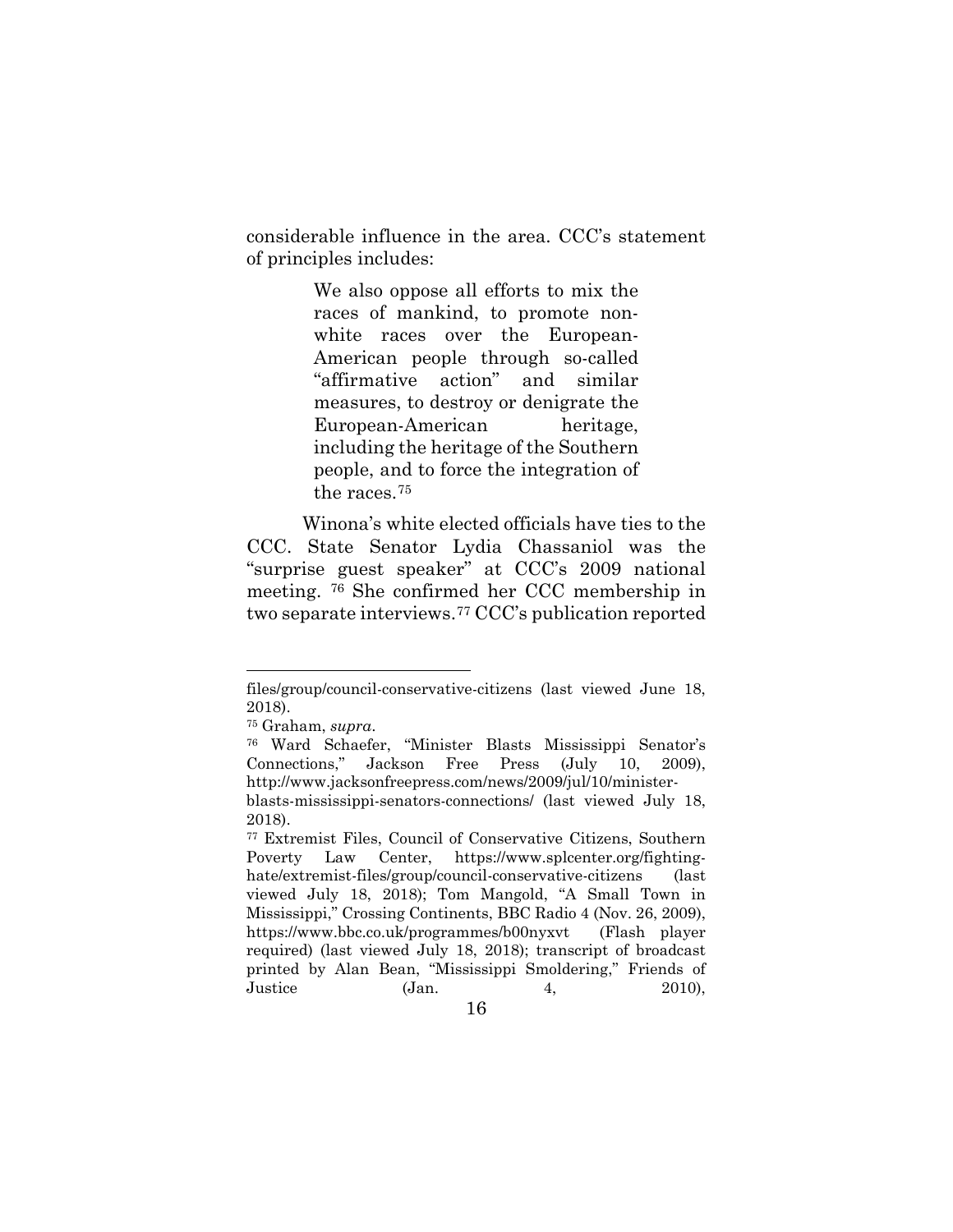that State Representative Bobby Howell frequently spoke to chapter meetings during his legislative service.[78](#page-27-0) Karl Oliver, who replaced Howell in 2008, recently posted that the municipal officials who removed Confederate statutes in New Orleans "should be LYNCHED!"[79](#page-27-1)

In his first election campaign, District Attorney Evans spoke at the Black Hawk Political Rally, sponsored by CCC.<sup>[80](#page-27-2)</sup> He is known to have attended and spoken to other CCC meetings.[81](#page-27-3)

l

https://friendsofjustice.blog/2010/01/04/mississippi-smoldering/ (last viewed July 18, 2018).

<span id="page-27-0"></span><sup>78</sup> Article, "Read a list of 26 U.S. elected officials whose ties with the white supremacist Council of Conservative Citizens (CCC) have been publicized in the CCC's Citizens Informer," Intelligence Report (Oct. 14, 2004), https://www.splcenter.org/fighting-hate/intelligencereport/2004/dozens-politicians-attend-council-conservativecitizens-events#16 (last viewed July 18, 2018). <sup>79</sup> Arielle Dreher and Donna Ladd, "UPDATED: State Rep. Karl Oliver Calls for Lynching Over Statues, Later Apologizes,"

<span id="page-27-1"></span>Jackson Free Press (May 21, 2017), http://www.jacksonfreepress.com/news/2017/may/21/reportmississippi-rep-karl-oliver-calls-lynching-/ (last viewed July 18, 2018).

<span id="page-27-2"></span><sup>80</sup> *The D.A.*, *supra*.

<span id="page-27-3"></span><sup>81</sup> Paul Alexander, "For Curtis Flowers, Mississippi is Still Burning," Rolling Stone (Aug. 7, 2013), https://www.rollingstone.com/politics/politics-news/for-curtisflowers-mississippi-is-still-burning-188496/ (last viewed July 22, 2018) (CCC newsletter reports that Evans gave keynote address at 1991 annual meeting of Webster County CCC; and attended 1992 meeting at which Robert Patterson, founder of the original White Citizens Council, was the featured speaker).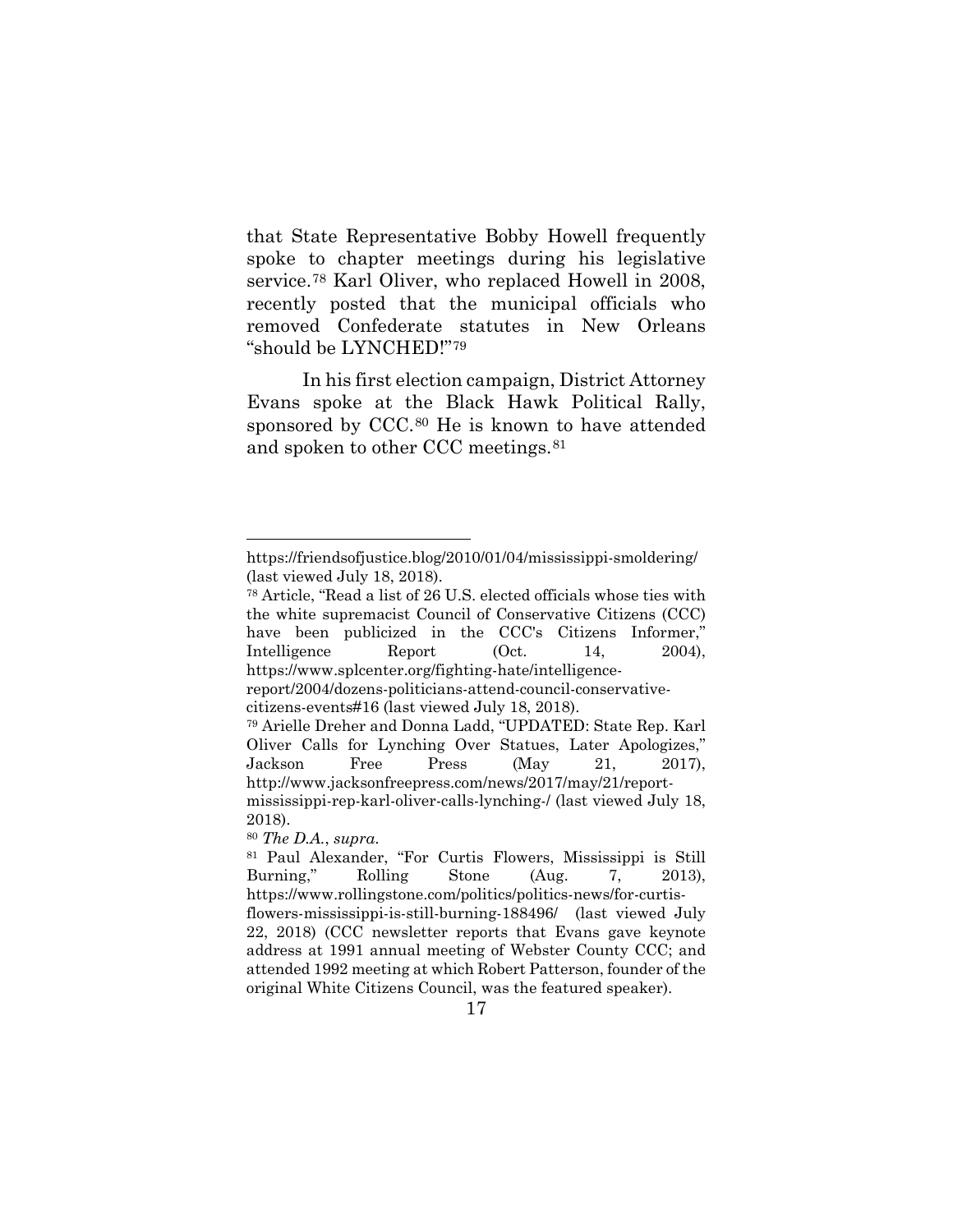## **B. The District Attorney Customarily Practices Race Discrimination in Jury Selection.**

Statistical evidence demonstrates that District Attorney Evans and his office exercise peremptory challenges to strike Black prospective jurors to empanel the highest-possible percentage of white jurors.<sup>[82](#page-28-0)</sup>

American Public Media Reports has published a study of jury selection in 225 trials prosecuted by Evans or his office from 1992 to 2017.[83](#page-28-1) These prosecutors were almost four and a half times more likely to strike a Black juror than a white juror.<sup>[84](#page-28-2)</sup> They used over seventy percent of their peremptory strikes against Black jurors, striking fifty percent of eligible Black jurors, compared to striking eleven percent of eligible white jurors.[85](#page-28-3)

<span id="page-28-0"></span> <sup>82</sup> Will Craft, "Mississippi D.A. Has Long History of Striking Many Blacks From Juries," APM Reports (June 12, 2018), https://features.apmreports.org/in-the-dark/mississippi-districtattorney-striking-blacks-from-juries/ (last reviewed July 18); see also Jerry Mitchell, "Report: Mississippi DA Struck Black Jurors at 4½ Times Greater Rate," Clarion-Ledger (June 12, 2018, 11:00 AM), https://www.clarionledger.com/story/news/2018/06/12/does-da-

curtis-flowers-case-seek-strike-black-potential-

jurors/692156002/ (last viewed July 18, 2018); Nemeth 'In the Dark' Examines Death Row Case of Curtis Flowers (National Public Radio broadcast June 19, 2018), https://www.npr.org/2018/06/19/621269610/in-the-darkexamines-death-row-case-of-curtis-flowers (last viewed July 18, 2018).

<span id="page-28-1"></span><sup>83</sup> Craft, supra.

<sup>84</sup> *Id*.

<span id="page-28-3"></span><span id="page-28-2"></span><sup>85</sup> *Id*.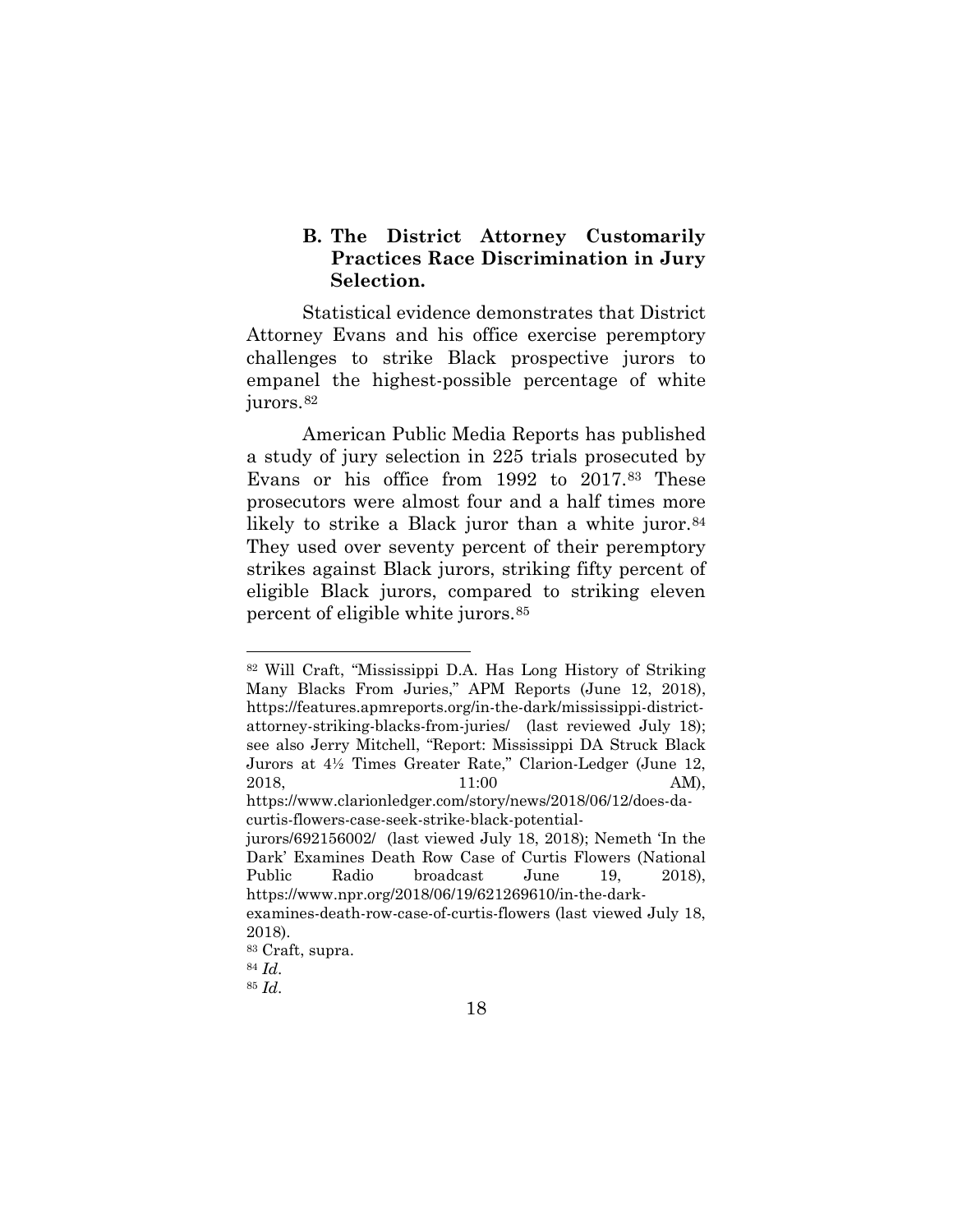For eighty-nine of those 225 trials, full voir dire transcripts were available.[86](#page-29-0) Reporters generated an odds ratio, measuring how a potential juror's race impacted his or her chance of being struck by the prosecution. For the eighty-nine trials for which juror answers on voir dire is available, the analysis revealed that a Black juror's odds of being struck were six and a half times that of a white juror who provided similar answers to voir dire questions.

In short, "race was one of the most powerful factors predicting which jurors would be struck by the prosecution."[87](#page-29-1) Seventy-eight percent of jurors who served in these trials from 1992 until 2017 were white, and only twenty-two percent were Black in a community that is approximately forty percent Black.[88](#page-29-2)

## **C. Racial Tactics Were Used to Influence the** *Flowers* **Trials.**

The *Flowers* prosecution further isolated the community racially.[89](#page-29-3) Seating a diverse jury which might apply critical analysis to the evidence endangered the District Attorney's successful prosecution. Thus, consistent with his general practice, District Attorney Evans sought to maximize the number of white jurors in Flowers' trials, while his allies in the Mississippi Legislature sought

<span id="page-29-0"></span> <sup>86</sup> *Id*.

<span id="page-29-1"></span><sup>&</sup>lt;sup>87</sup> *Id.* (offering the example that ninety-six percent of black jurors who had been accused of a crime were struck by the prosecution, compared to sixty percent of white jurors). <sup>88</sup> *Id*.

<span id="page-29-3"></span><span id="page-29-2"></span><sup>89</sup> Tom Mangold, "A Small Town in Mississippi," *supra*; Bean, "Mississippi Smoldering," *supra*.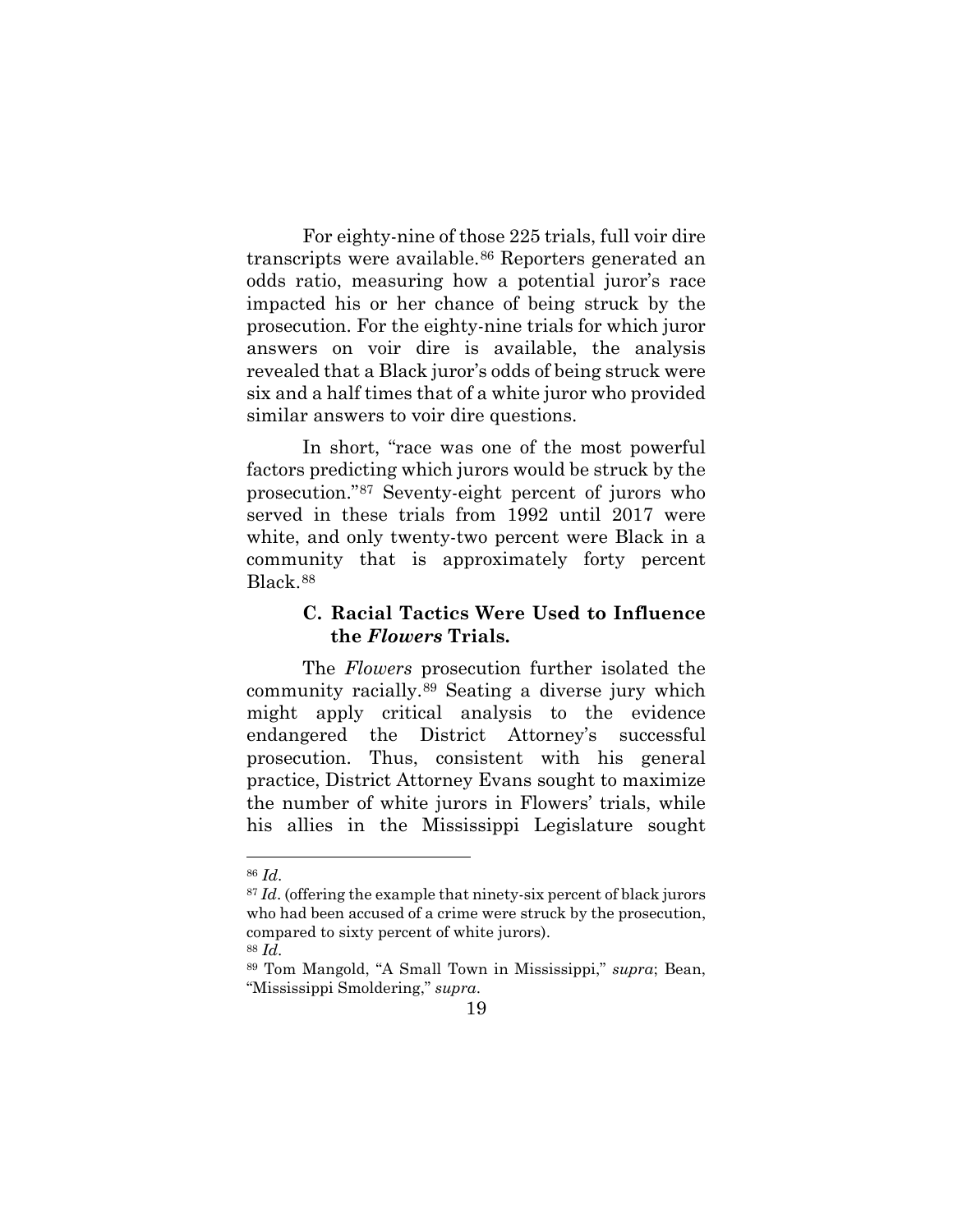statutory amendments to broaden the venire to increase the proportion of white venire-members.

## **1.** *Flowers I* **through** *Flowers V* **– Racial Demographics of Jury Determines Outcome.**

In *Flowers I* and *Flowers II* combined, ten peremptory challenges were exercised by Evans against Blacks. *Flowers I* was tried to an all-white jury.[90](#page-30-0) In *Flowers II*, the trial judge granted a *Batson* objection to one of the State's peremptory challenges; that case was tried to a jury of 11 whites and one Black.[91](#page-30-1)

The Mississippi Supreme Court condemned Evans' jury selection tactics in *Flowers III*:

> The instant case presents us with as strong a prima facie case of racial discrimination as we have ever seen in the context of a *Batson* challenge . .

> > \*\*\*

At least 120 potential jurors indicated that they were of African–American descent, meaning that at least forty percent of the potential jury pool was African–American. This percentage closely tracks the racial demographics of Montgomery County, as defense counsel asserted that African– American citizens comprise forty-five

. .

 <sup>90</sup> Clerk's Papers (CP) at 1656.

<span id="page-30-1"></span><span id="page-30-0"></span><sup>91</sup> CP at 1662.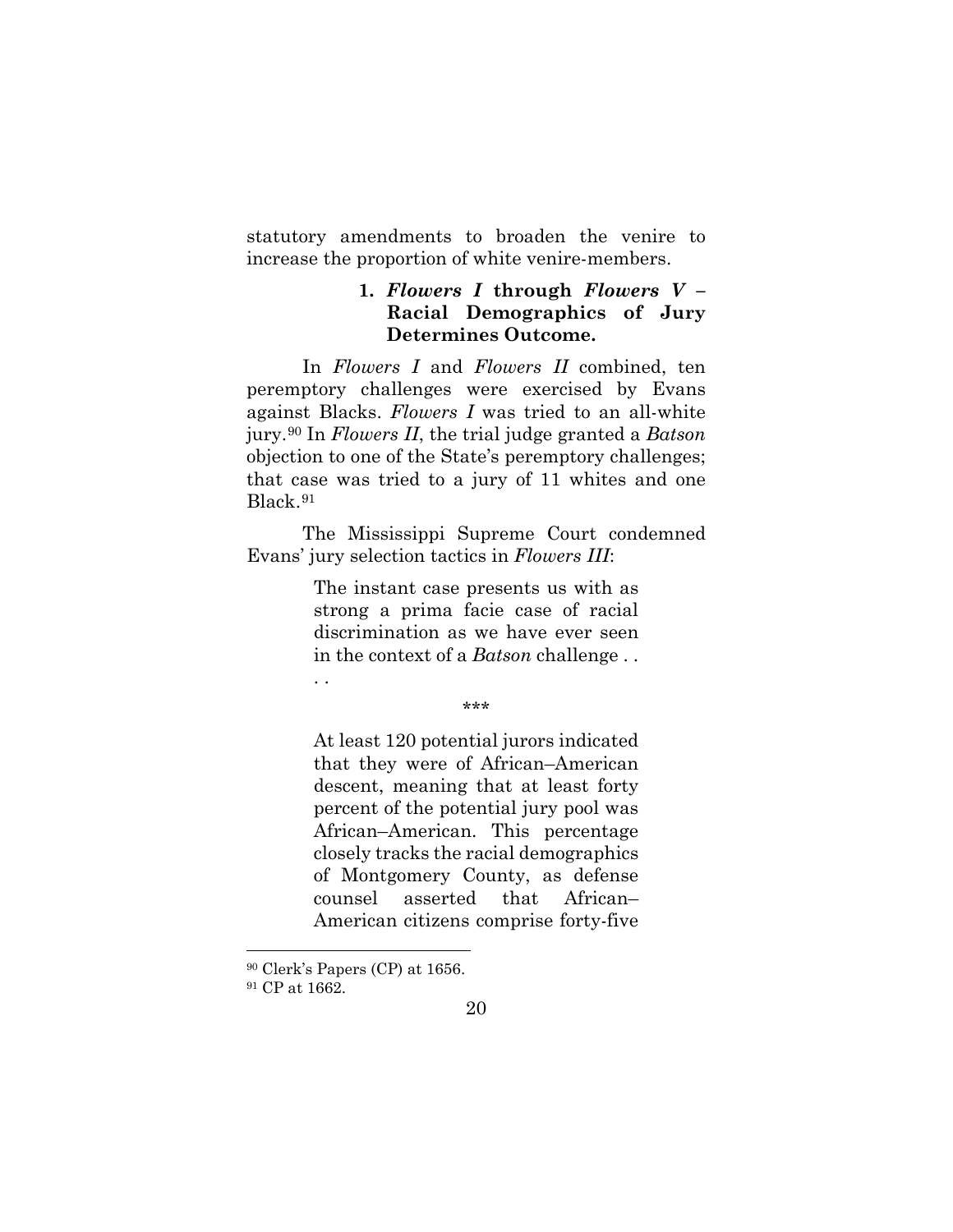percent of the county's population. **The prosecutor exercised all fifteen of his peremptory strikes on African–Americans, and the lone African–American who ultimately sat on Flowers' jury was seated after the State ran out of peremptory challenges**. Such a result cannot be considered ''happenstance.''[92](#page-31-0)

The fourth trial, in November 2007, resulted in a mistrial; five Black jurors voted to acquit, seven white jurors to convict. In the fifth trial, September 2008, nine white and three Black jurors were chosen; again, the jury deadlocked on guilt/innocence. [93](#page-31-1)

<span id="page-31-0"></span> <sup>92</sup> *Flowers v. State*, 947 So.2d 910, 935-36 ¶66 (Miss. 2007) (emphasis added).

<span id="page-31-1"></span><sup>93</sup> Emanuella Grinberg, "One crime, six trials and a 30-minute guilty verdict," CNN (June 18, 2010), http://www.cnn.com/2010/CRIME/06/18/mississippi.curtis.flowe rs/index.html (last viewed July 18, 2018).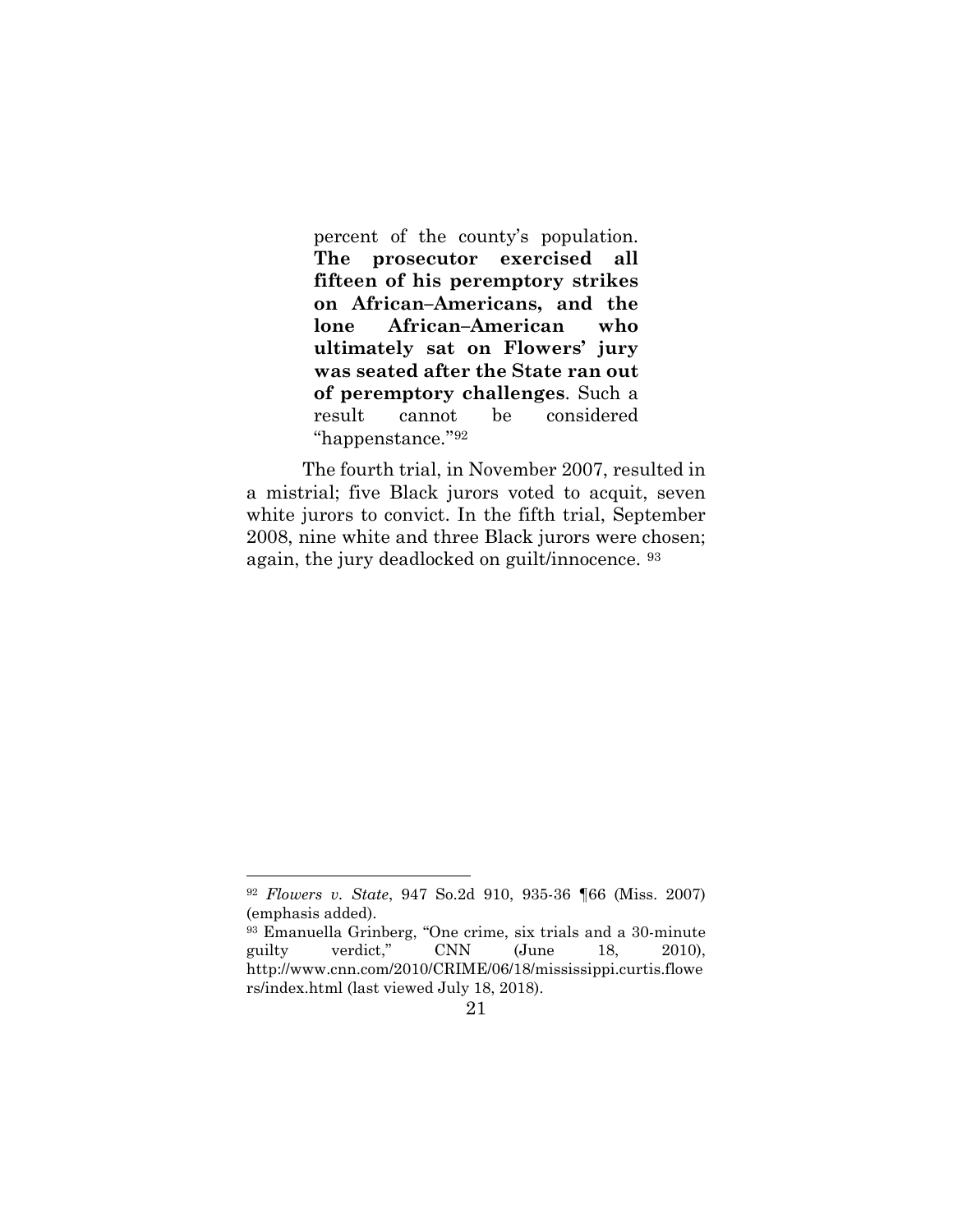| Trial | White<br>Jurors | <b>Black</b><br>Jurors | Result           |
|-------|-----------------|------------------------|------------------|
| T     | 12              | $\overline{0}$         | Guilty;<br>Death |
| H     | 11              | 1                      | Guilty;<br>Death |
| Ш     | 11              | 1                      | Guilty;<br>Death |
| IV    | 7               | 5                      | Mistrial         |
|       | 9               | 3                      | Mistrial         |

The racial demography of the first five *Flowers* juries correlates with the result of their deliberations:

## **2. Winona's Legislators Seek to Expand the Venire to Increase the Percentage of White Jurors.**

This did not escape the notice of Winona's legislators. In the first legislative session after the deadlocked trials in *Flowers IV* and *Flowers V*, Rep. Howell proposed legislation to amend Mississippi's venue statute to permit the prosecution, as well as the defense, to seek a change of venue.[94](#page-32-0) Sen. Chassaniol authored a bill to permit expansion of a criminal jury venire from the county where the crime occurred to all other counties in the district, if a prosecution resulted in a reversal after conviction, a mistrial, or an

<span id="page-32-0"></span> <sup>94</sup> http://billstatus.ls.state.ms.us/documents/2009/pdf/HB/0300- 0399/HB0302IN.pdf.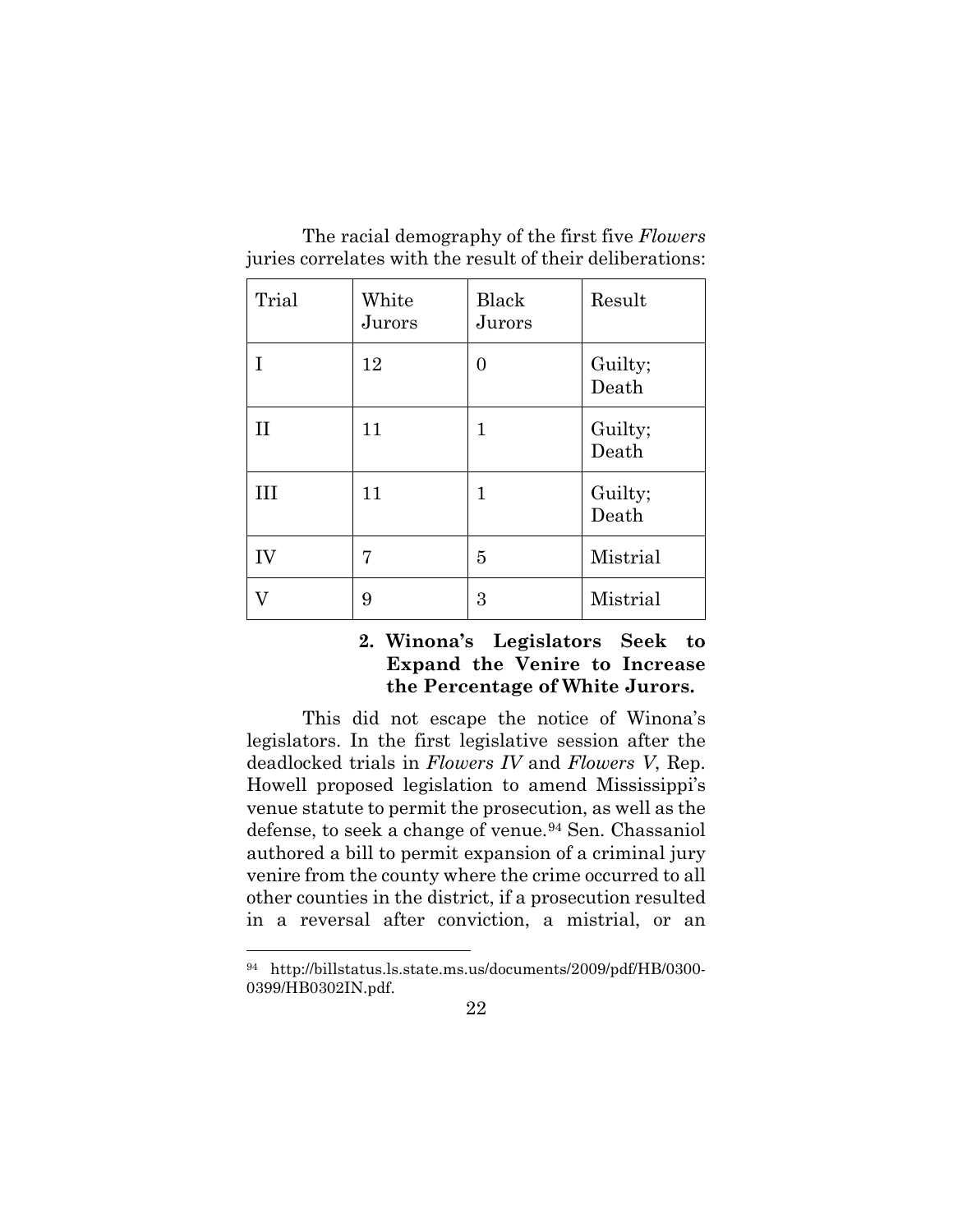inability to impanel an impartial jury.[95](#page-33-0) Neither bill passed.

The percentages of white residents in the seven counties that comprise the Fifth Circuit Court District as of 2013 were as follows: [96](#page-33-1)

| Webster    | 78.9     |
|------------|----------|
| Choctaw    | 68.0     |
| Carroll    | 65.4     |
| Attala     | 56.6     |
| Grenada    | 56.3     |
| Montgomery | ${53.4}$ |
| Winston    | $52.1\,$ |

Thus, had the legislation passed, the inclusion of five counties with higher percentages of white residents than Montgomery would have increased the percentage of white venire-members in Flowers' next trial. That was obviously the point.

## **3.** *Flowers V***'s Black Holdout Juror Was Intimidated.**

The September 2008 mistrial of *Flowers V* ended with Circuit Judge Joseph Loper<sup>[97](#page-33-2)</sup> ordering the arrest of James Bibbs, an elderly Black man who was

<span id="page-33-0"></span> <sup>95</sup> http://billstatus.ls.state.ms.us/documents/2009/pdf/SB/2001- 2099/SB2069PS.pdf 96 https://www.indexmundi.com/facts/united-states/quick-

<span id="page-33-1"></span>facts/mississippi/white-population-percentage#map.

<span id="page-33-2"></span><sup>97</sup> Judge Loper was assigned to the case after the trial of *Flowers IV*.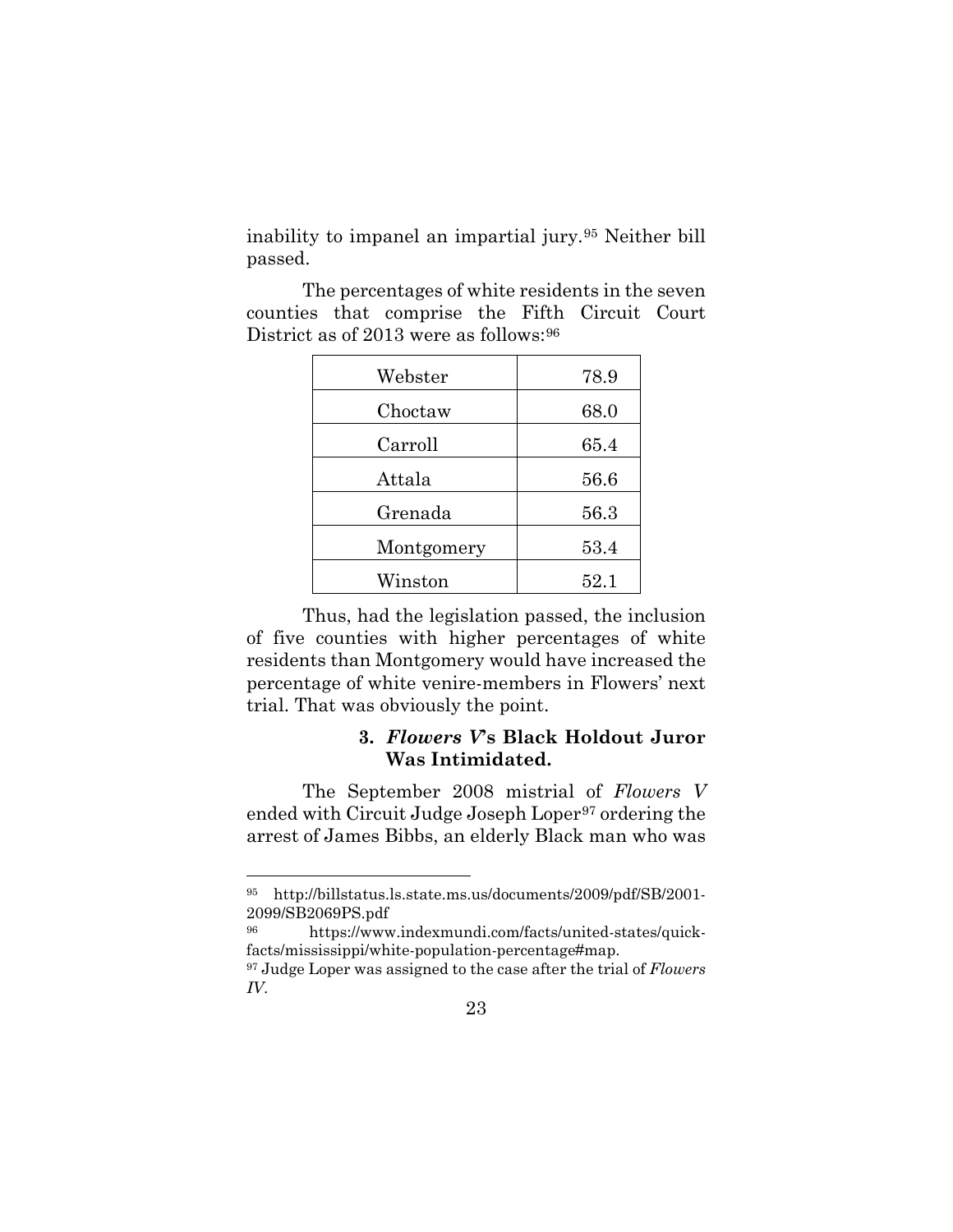reportedly the holdout juror. Bibbs told his fellow jurors that he was working in an alley of a lawnmower repair shop near Tardy Furniture on the day of the murders and had not seen the "manhole-to-manhole" search of downtown Winona to which law enforcement officers had testified.[98](#page-34-0) Judge Loper accused Bibbs of perjury in *voir dire* when he did not indicate knowing about the case. However, because the "manhole-to-manhole" search was not alleged in the previous trials, Bibbs was not aware that he did, indeed, know a disputed fact in the case.[99](#page-34-1)

Judge Loper's tirade and Bibbs's arrest were carried in the local media.[100](#page-34-2) After the recusal of both Judge Loper and Evans, the charges against Bibbs were dismissed; but his treatment resonated throughout Montgomery County. After only one Black juror was seated in *Flowers VI*, Bibbs' lawyer noted the effect of his arrest, saying, "It was a completely bogus charge. I believe Bibbs was indicted to send a message to future jurors who vote for acquittal . . . . It's really unfortunate that there is only one African

<span id="page-34-0"></span> <sup>98</sup> *In The Dark: S2 E7: The Trials of Curtis Flowers, When the Jury Wasn't Nearly All White*, AMERICAN PUBLIC MEDIA, https://www.apmreports.org/story/2018/06/05/in-the-dark-s2e7 (last visited July 23, 2018). <sup>99</sup> *Id.* 

<span id="page-34-2"></span><span id="page-34-1"></span><sup>100</sup> See, e.g., Monica Land, "Mistrial in Flowers Case," Granada Star (Oct. 1, 2008), https://www.grenadastar.com/2008/10/01/mistrial-in-flowerscase/ (last viewed July 24, 2018); WAPT, "Judge Declares Another Mistrial for Flowers," http://www.msnewsnow.com/story/9109233/judge-declaresanother-mistrial-for-flowers (last viewed July 24, 2018).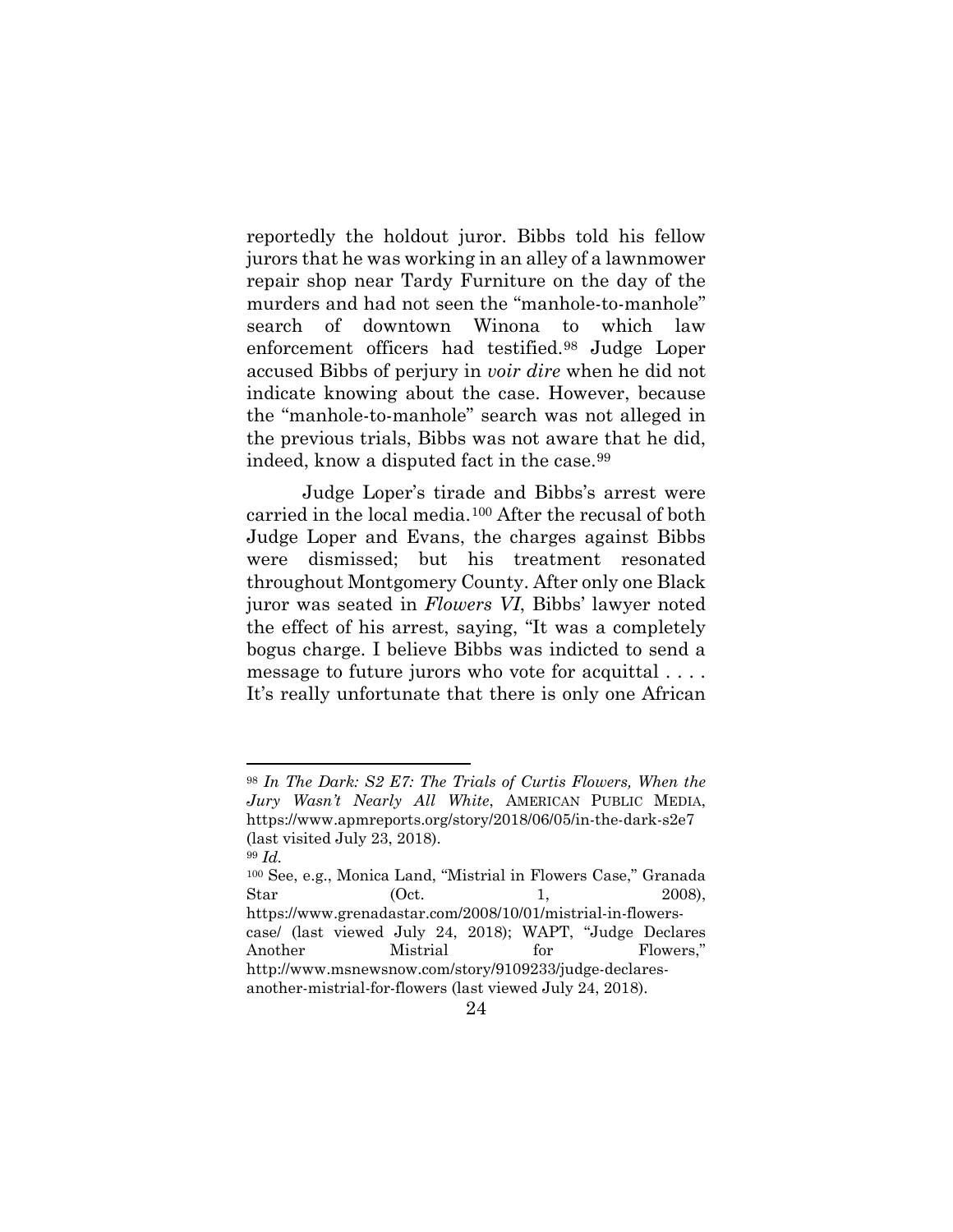American on that jury in a crime where the town is so divided along racial lines."[101](#page-35-0)

## **III. The Exclusion of Black Citizens From Flowers' Juries Diminishes Confidence in the Verdicts and Raises an Unacceptable Risk That an Innocent Man Has Been Convicted of Capital Murder.**

Our Constitution ensures not only the right of the criminal defendant to trial by an impartial jury, selected from a representative cross section of the community.[102](#page-35-1) It also guarantees the right of every citizen to equal protection of the laws, thereby barring discrimination in the composition of juries on the basis of race.[103](#page-35-2) This Court has held that "with the

<span id="page-35-0"></span> <sup>101</sup> Lacey McLaughlin, "Majority White Jury in Flowers Trial," Jackson Free Press (June 11, 2010), http://www.jacksonfreepress.com/news/2010/jun/11/majoritywhite-jury-in-flowers-trial/ (last viewed July 18, 2018).

<span id="page-35-1"></span><sup>102</sup> U.S. CONST. amend. VI; *Taylor v. Louisiana*, 419 U.S. 522, 528 (1975) ("[T]he selection of a petit jury from a representative cross section of the community is an essential component of the Sixth Amendment right to a jury trial.").

<span id="page-35-2"></span><sup>103</sup> Purposeful racial discrimination in jury selection "violates a defendant's right to equal protection because it denies him the protection that a trial by jury is intended to secure." *Batson v. Kentucky*, 476 U.S. 79, 86 (1986). But as this Court also recognizes, "discriminatory use of peremptory challenges harms the excluded jurors and the community at large," *Powers v. Ohio*, 499 U.S. 400, 406 (1991), and criminal defendants may raise the equal protection right of a third-party juror who has been intentionally excluded from service on the basis of race. *Powers*, 499 U.S. at 415. *See also J.E.B. v. Alabama ex rel. T.B.*, 511 U.S. 127, 128 (1994) ("We have recognized that whether the trial is criminal or civil, potential jurors, as well as litigants, have an equal protection right to jury selection procedures that are free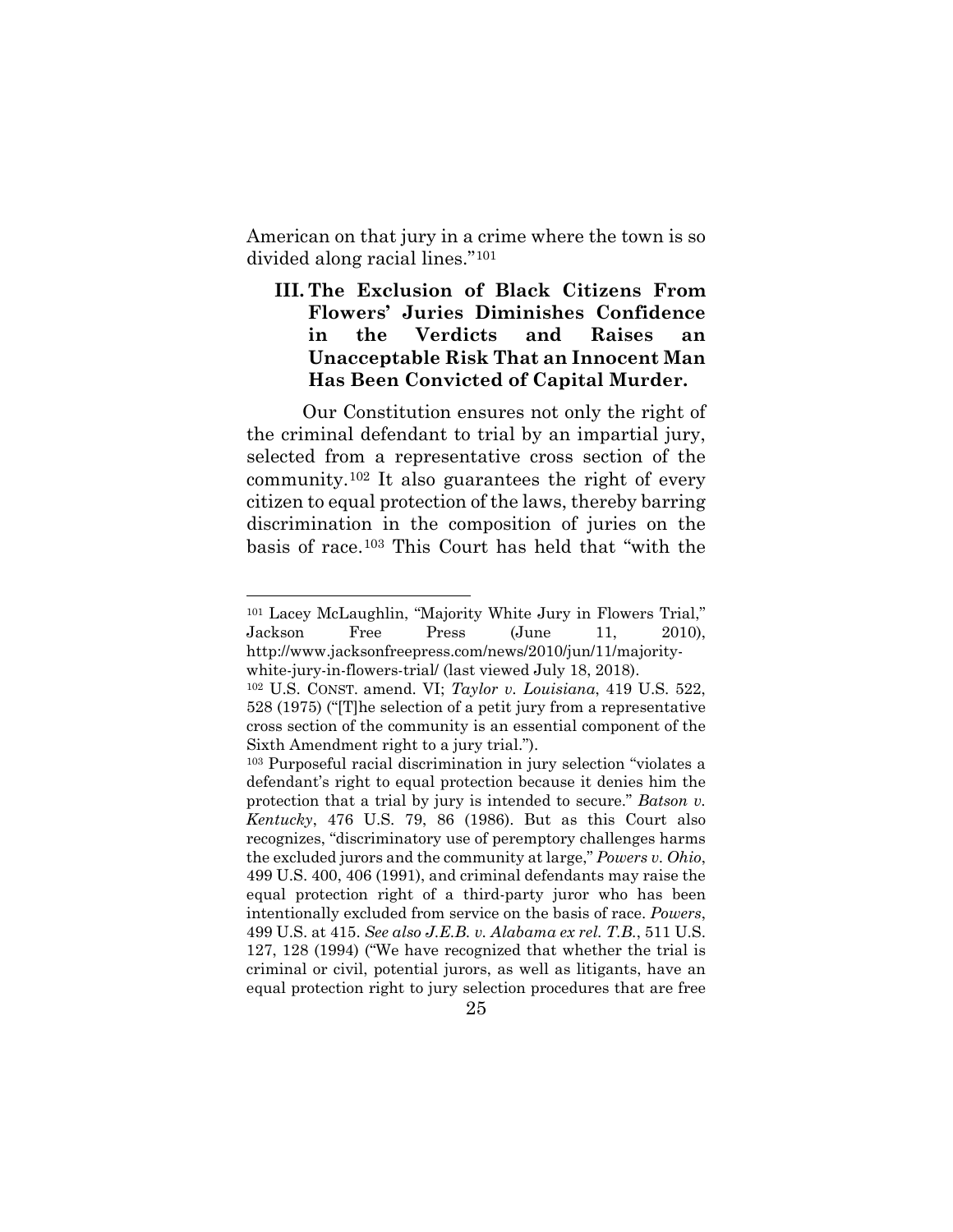exception of voting, for most citizens the honor and privilege of jury duty is their most significant opportunity to participate in the democratic process."[104](#page-36-0) And "[w]hether jury service be deemed a right, a privilege, or a duty, the State may no more extend it to some of its citizens and deny it to others on racial grounds than it may invidiously discriminate in the offering and withholding of the elective franchise."[105](#page-36-1) While these constitutional concerns center in the inherent rights of defendants and potential jurors, their promotion of diversity in jury composition may point to an equally important consideration – the performance of juries in deciding the matters that come before them.[106](#page-36-2)

Justice Marshall once posited that diverse juries are in fact better decision makers than ones from which whole sections of the community have been stripped:

l

from state-sponsored group stereotypes rooted in, and reflective of, historical prejudice.").

<sup>104</sup> *Powers v. Ohio*, 499 U.S. at 407.

<span id="page-36-1"></span><span id="page-36-0"></span><sup>105</sup> *Carter v. Jury Comm'n of Greene County*, 396 U.S. 320, 330 (1970).

<span id="page-36-2"></span><sup>106</sup> Samuel R. Sommers, *On Racial Diversity and Group Decision Making: Identifying Multiple Effects of Racial Composition on Jury Deliberations*, 90 JOURNAL OF PERSONALITY AND SOCIAL PSYCHOLOGY 597, 599 (2006).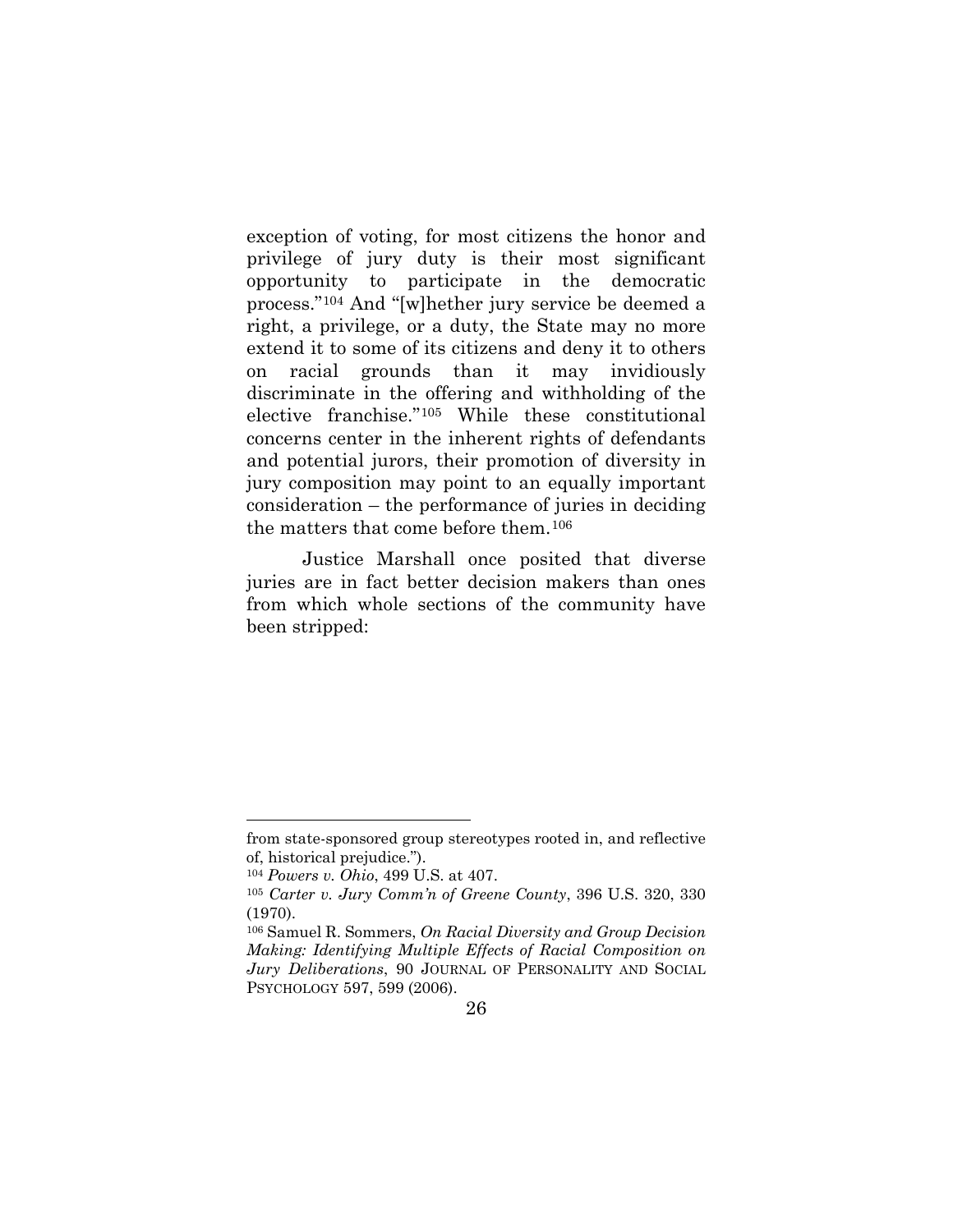When any large and identifiable segment of the community is excluded from jury service, the effect is to remove from the jury room qualities of human nature and varieties of human experience, the range of which is unknown and perhaps unknowable. It is not necessary to assume that the excluded group will consistently vote as a class in order to conclude, as we do, that its exclusion deprives the jury of a perspective on human events that may have unsuspected importance in any case that may be presented.[107](#page-37-0)

Social science research on the influence of racial composition on group decision making has demonstrated such observable benefits from diversity. Not only do white and Black citizens participate in wider ranging discussions due to their different experiences and perspectives, as Justice Marshall suggested, but diversity has been shown to increase group creativity, information sharing, problem solving, flexibility, and thoughtfulness.[108](#page-37-1)

 <sup>107</sup> *Peters v. Kiff,* 407 U.S. 493, 503–04 (1972).

<span id="page-37-1"></span><span id="page-37-0"></span><sup>108</sup> Sommers at 598-99, *citing* Hoffman, L.R. & Maier, N.R.F., *Quality and acceptance of problem solutions by members of homogenous and heterogeneous groups*, 62 JOURNAL OF ABNORMAL AND SOCIAL PSYCHOLOGY 401-407 (1961); Nemeth, C.J., *Dissent as driving cognition, attitudes, and judgements*, 13 SOCIAL COGNITION 273-291 (1995); Phillips, K.W., Mannix, E.A., Neale, M.A., & Gruenfeld, D.H., *Diverse groups and information sharing: The effects of congruent ties*, 40 JOURNAL OF EXPERIMENTAL SOCIAL PSYCHOLOGY 495-510 (2004); and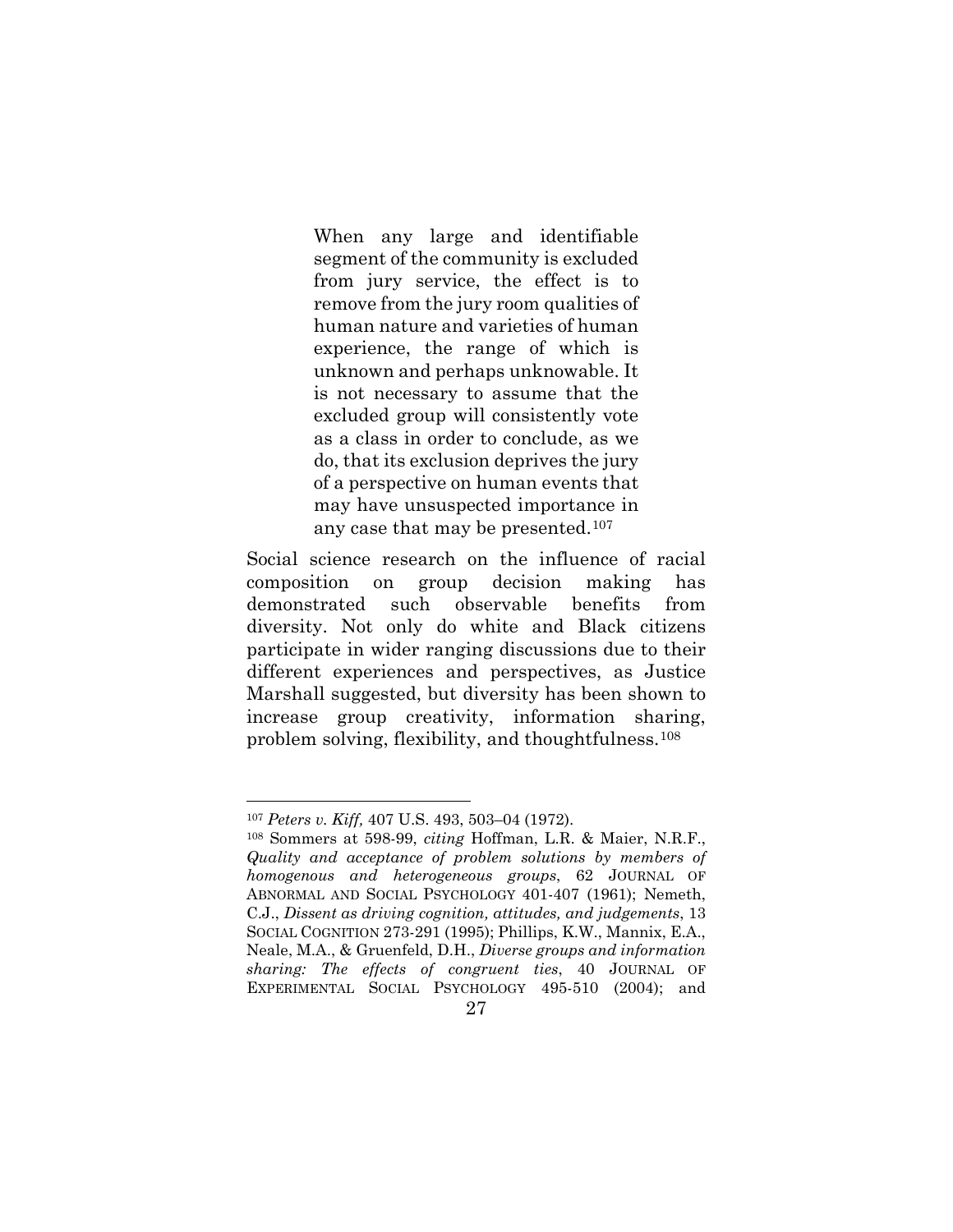For example, a 2006 study observed different decision-making processes when racially heterogeneous versus homogeneous mock juries were shown the trial of a Black defendant.[109](#page-38-0) "Heterogeneous groups deliberated longer and considered a wider range of information than did homogenous groups."<sup>[110](#page-38-1)</sup> In the heterogeneous juries, it was not just the Black participants who contributed to deliberation content by providing diverse points of views.[111](#page-38-2) White participants were found to be just as responsible for the observed effects, as they "raised more case facts, made fewer factual errors, and were more amenable to discussion of race-related issues when they were members of a diverse group."[112](#page-38-3) The study also suggests that where white jurors expect to deliberate in a heterogeneous group, there is greater systemic processing of trial information and activation of white concern to avoid prejudice.<sup>[113](#page-38-4)</sup>

 $\overline{a}$ 

Triandis, H.C., Hall, E.R., & Ewen, R.B., *Member heterogeneity and dydadic creativity*, 18 HUMAN RELATIONS 33-35 (1965). <sup>109</sup> Sommers at 600.

<span id="page-38-1"></span><span id="page-38-0"></span><sup>110</sup> *Id*. at 606.

<span id="page-38-2"></span><sup>111</sup> As discussed in Section I, the *Flowers* juries were presented evidence of police incompetence and misconduct, including the unattended scene, as well as the promises and threats to witnesses. Inclusion of Black citizens on the juries would have altered the assessment of this evidence, given that Blacks provide a perspective on law enforcement often not experienced by white jurors. Similarly, the difficulties of cross-racial identification by white witnesses like Collins would have been more likely noted by Black jurors.

<span id="page-38-4"></span><span id="page-38-3"></span><sup>112</sup> *Id*.

<sup>113</sup> *Id*. Even the principal negative result noted from diversity in group decision making – interpersonal conflict – "may be useful when a group's primary goal is not boosting morale but rather good and thorough decision making." *Id*. at 598.